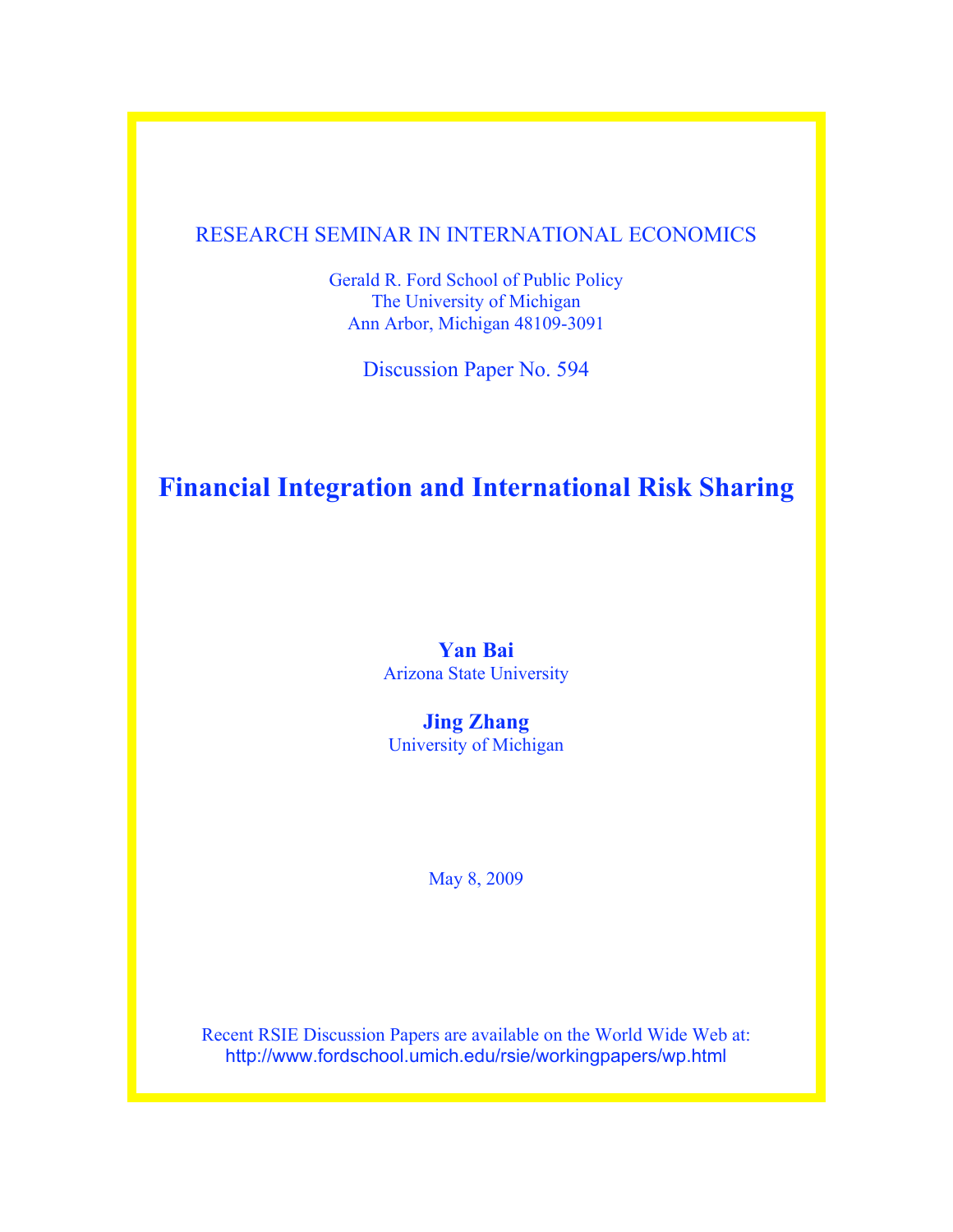# Financial Integration and International Risk Sharing

Yan Bai<sup>∗</sup> Arizona State University

Jing Zhang† University of Michigan ‡

May 8, 2009

#### Abstract

Conventional wisdom suggests that financial liberalization can help countries insure against idiosyncratic risk. There is little evidence, however, that countries have increased risk sharing despite recent widespread financial liberalization. This work shows that the key to understanding this puzzling observation is that conventional wisdom assumes frictionless international financial markets, while actual international financial markets are far from frictionless. In particular, financial contracts are incomplete and enforceability of debt repayment is limited. Default risk of debt contracts constrains borrowing, and more importantly, it makes borrowing more difficult in bad times, precisely when countries need insurance the most. Thus, default risk of debt contracts hinders international risk sharing. When countries remove their official capital controls, default risk is still present as an implicit barrier to capital flows; the observed increase in capital flows under financial liberalization is in fact too limited to improve risk sharing. If default risk of debt contracts were eliminated, capital flows would be six times greater, and international risk sharing would increase substantially.

JEL: F02, F34, F36, F41

Keyword: international risk sharing, financial integration, financial liberalization, financial frictions, sovereign default, international capital flows

<sup>∗</sup>Email: yan.bai@asu.edu

<sup>†</sup>Email: jzhang@umich.edu

<sup>‡</sup>We thank Patrick Kehoe, Timothy Kehoe, Ellen McGrattan, Richard Rogerson, Linda Tesar and seminar participants at Arizona State University, Federal Reserve Bank of Minneapolis, Midwest Macro Conference 2006, the University of Minnesota, the University of Michigan, the Ohio State University, SED 2006, and the University of Wisconsin for their helpful comments and suggestions. All errors remain our own.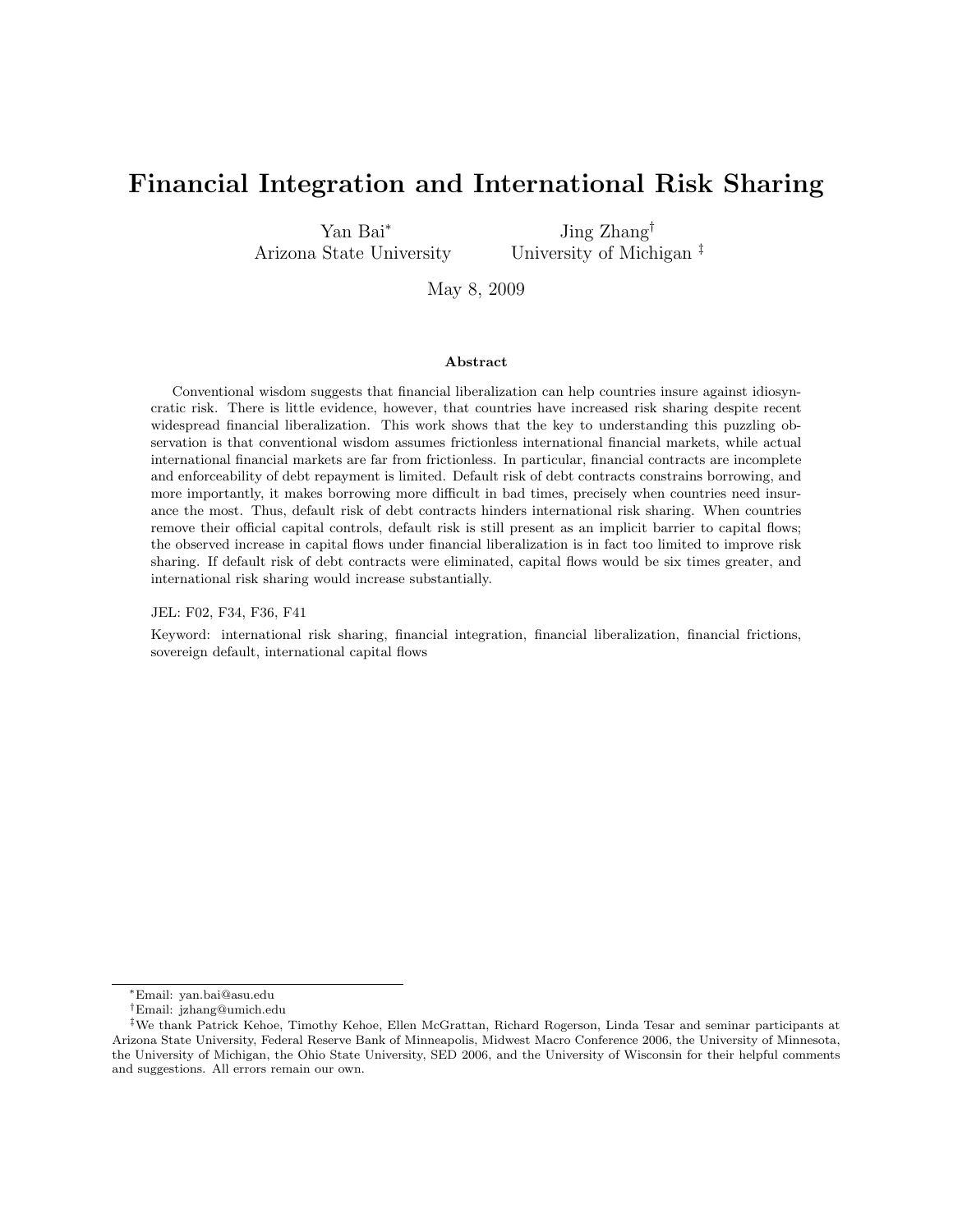# 1 Introduction

Over the last two decades, the world has witnessed widespread removal of capital controls in both developed and developing countries. Consequently, countries have become more financially integrated over time. In particular, debt as the major form of international capital flows rises substantially: in a cross section of 43 countries, the ratio of the net debt position and GDP has more than doubled from 8% in 1970–1986 to 18% in  $1987-2004$  $1987-2004$ .<sup>1</sup> Conventional wisdom predicts that countries can better insure macroeconomic risk when they are more financially integrated. Puzzlingly, an extensive empirical literature finds little evidence that countries increased consumption smoothing and risk sharing despite widespread financial liberalization.<sup>[2](#page-2-1)</sup>

This paper argues that the key to understanding this puzzling observation is that conventional wisdom assumes frictionless international financial markets, while actual markets are far from frictionless. In particular, international financial contracts are incomplete and have limited enforceability. These frictions endogenously constrain capital flows across countries, even when countries remove capital controls. Thus, the observed increase in capital flows under financial liberalization is too limited to significantly improve consumption smoothing and risk sharing.[3](#page-2-2)

We study a dynamic stochastic general equilibrium model with a continuum of small open economies and production. Motivated by empirical observations, we model international financial markets with two frictions. One is incomplete contracts which take the form of non-contingent bonds. The other is limited enforceability of contracts, where countries have the option to default on their debt but lose access to financial markets and suffer from drops in output for some period if they default. We focus on debt contracts because debt accounts for the majority of foreign asset positions across countries: over 70% in terms of gross positions and over 60% in terms of net positions for our [4](#page-2-3)3 countries.<sup>4</sup> Recurrent episodes of sovereign default in the data motivate us to study default risk and to model default as an equilibrium phenomenon.

To proxy a wide class of capital controls in the data, we impose a tax on foreign asset holdings<sup>[5](#page-2-4)</sup> and calibrate the tax to match the observed capital flows in the less-integrated period. We model financial liberalization as an exogenous elimination of this tax. In response to financial liberalization, the model generates an increase in capital flows of similar magnitude to that found in the data from the less-integrated to more-integrated period. The model also reproduces main features of sovereign default in the data. Default tends to occur in bad and volatile times, and defaulting countries have higher debt to output ratios than non-defaulting countries. Moreover, default occurs more frequently in the more-integrated period.

<span id="page-2-0"></span> $1$ The sample consists of 21 developed countries and 22 more-financially-integrated developing countries, based on [Prasad et](#page-25-0) [al.](#page-25-0) [\(2003\)](#page-25-0). For details see Data Appendix 1.

<span id="page-2-1"></span> $2$ For a detailed discussion, see [Kose et al.](#page-25-1) [\(2009\)](#page-25-1).

<span id="page-2-3"></span><span id="page-2-2"></span><sup>3</sup>Henceforth we use the word "risk sharing" to stand for both risk sharing and consumption smoothing.

<sup>&</sup>lt;sup>4</sup>[Kraay et al.](#page-25-2) [\(2005\)](#page-25-2) also document that roughly three-quarters of net north-south capital flows take the form of net lending. Equity and FDI flows are rather limited, as reflected by the well-established equity home bias puzzle [\(Tesar and Werner, 1995\)](#page-26-0) and the fact that equity markets in emerging economies remain relatively underdeveloped.

<span id="page-2-4"></span> ${}^{5}$ See [Neely](#page-25-3) [\(1999\)](#page-25-3) for a detailed discussion.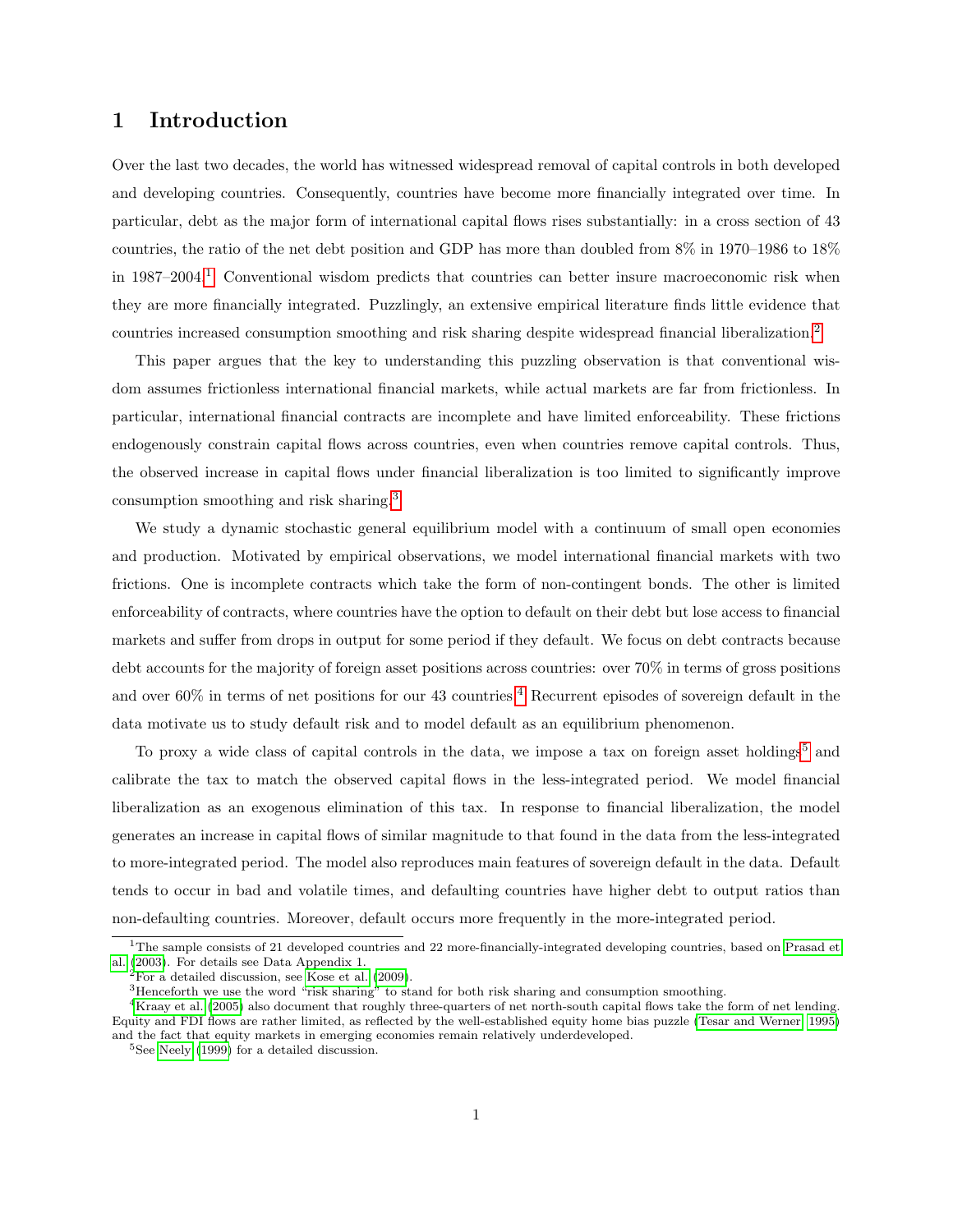Given its success in producing observed financial integration and sovereign default, we use this model to assess the quantitative implications of financial liberalization on international risk sharing. We measure the degree of international risk sharing with the coefficient on output growth (henceforth risk sharing coefficient) in a panel regression of consumption growth rates on output growth rates, as is prevalently used in the empirical literature. The smaller the risk sharing coefficient, the higher the degree of international risk sharing. The model produces limited international risk sharing in both the less-integrated and more-integrated period: 0.64 and 0.63. More importantly, even though capital flows double across these two periods as in the data, international risk sharing improves little.

Financial frictions are key to understanding limited risk sharing in both periods. When only noncontingent bonds are available, countries have limited access to insure against risk. Default risk on these bonds further restricts risk sharing. Though equilibrium default helps complete markets by making noncon-tingent repayments somewhat contingent,<sup>[6](#page-3-0)</sup> default risk greatly constrains ex-ante borrowing, especially at bad times when countries need insurance the most. Borrowing is constrained because creditors never offer debt contracts that will be defaulted upon with certainty and they charge an interest rate premium on debt that carries a positive default probability. Countries at bad times face a higher interest rate schedule because with persistent shocks they are more likely to stay at bad times tomorrow and to default tomorrow since repayment is more costly in terms of welfare at bad times.

Default risk is key to generating little improvement in international risk sharing across the two periods. When the tax on foreign asset holdings is eliminated, the model generates an increase in the debt-output ratio from 8% to 18% as observed in the data. The increase, however, is limited by default risk, and so the model produces little improvement in international risk sharing. If default risk were also eliminated in the more-integrated period, the debt-output ratio would be 108xx%, six times xx larger than the observed ratio. Consequently, international risk sharing would improve substantially even with only non-contingent bonds; the risk sharing coefficient would be lowered to 0.4x instead of 0.63.

Consistent with our finding of little improvement in risk sharing, the implied welfare gain from the removal of capital controls is small; permanent consumption increases by 1.2%. In contrast, if default risk were also eliminated in the more-integrated period, permanent consumption would increase by xxx% even with only non-contingent bonds. If, in addition, a full set of assets were also available in the more-integrated period, permanent consumption would increase by xxx%. Thus, relative to the potential welfare gains, the welfare gain from the removal of capital controls is small when international financial markets are characterized by limited enforceability of debt contracts.

Our model introduces production into the sovereign debt literature, pioneered by [Eaton and Gersovitz](#page-24-0) [\(1981\)](#page-24-0) and advanced by [Aguiar and Gopinath](#page-24-1) [\(2006\)](#page-24-1), [Arellano](#page-24-2) [\(2007\)](#page-24-2), and [Yue](#page-26-1) [\(2005\)](#page-26-1). Existing works

<span id="page-3-0"></span><sup>6</sup>For detailed arguments, see [Grossman and van Huyck](#page-24-3) [\(1988\)](#page-24-3)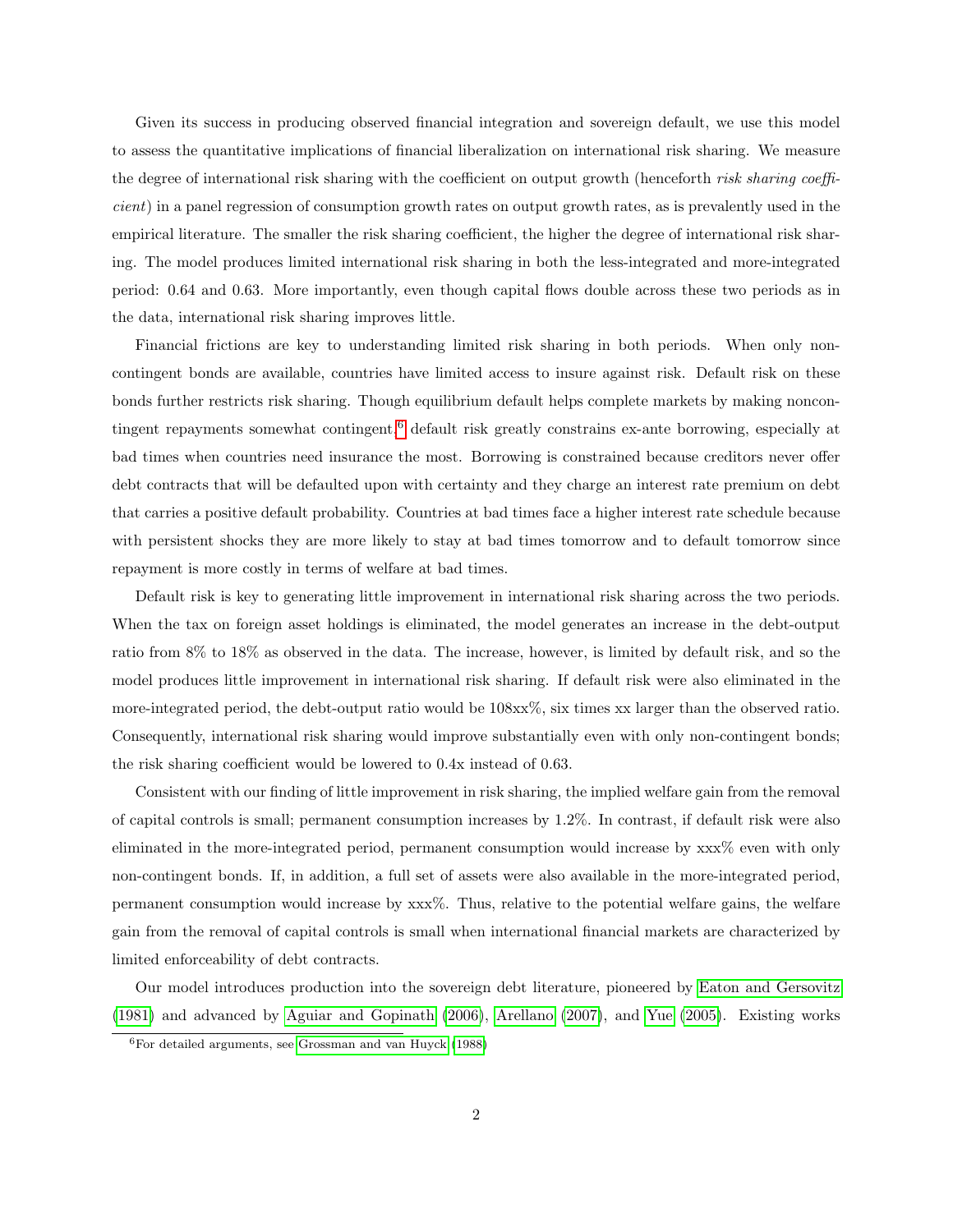study a pure exchange economy without storage. This model framework is unsatisfactory when used to evaluate the impact of financial integration on international risk sharing. The model attributes any observed consumption smoothing to financial integration because there is no other means to smooth consumption. Our production setup, however, allows countries to self-insure with capital even when they are closed. Moreover, the production framework captures the two important roles of international capital flows: an efficient allocation of capital and risk sharing in consumption across countries.

This work is related to the international business cycle literature, which studies welfare gains and consumption variability. In a pure exchange setup, [van Wincoop](#page-26-2) [\(1999\)](#page-26-2) shows that the potential welfare gain from closed economies to frictionless financial integration could be large for the OECD countries, about a 2.5% to 7.5% permanent increase in consumption. In a production framework, our work studies welfare gains for different scenarios of financial integration. We find that the removal of capital controls leads to rather limited welfare gains due to financial frictions. If default risk were also eliminated, the potential welfare gains would be much higher even with non-contingent bonds. With a small open economy model and incomplete markets, [Mendoza](#page-25-4) [\(1994\)](#page-25-4) finds that consumption variability is not sensitive to a calibrated change in exogenous borrowing constraints. Our work endogenizes borrowing constraints and points out that default risk is the key to the limited increase in capital flows in response to financial liberalization.

The organization of the paper is straightforward. Section 2 lays out the theoretical model. We parameterize the model, present and analyze the quantitative results in section 3. Section 4 provides further analysis on the model implications and section 5 concludes.

# 2 Model

This section presents the theoretical framework designed to model the impact of financial liberalization on international risk sharing. The world economy consists of a continuum of small open economies and a large number of international financial intermediaries. All economies produce a homogeneous good that can be either consumed or invested. Financial intermediaries perform the functions of international financial markets, pooling savings and loaning funds across countries. Two key frictions exist in international financial markets. First, the markets are incomplete; only uncontingent debt claims are traded between financial intermediaries and countries. Second, debt contracts have limited enforcement; that is, countries have the option to default on their debt. We model the default choice explicitly and allow default to arise in equilibrium.

### 2.1 Individual Countries

Each country consists of a benevolent government, a continuum of identical consumers and a production technology. Countries face different shocks to their production technologies. The production function is given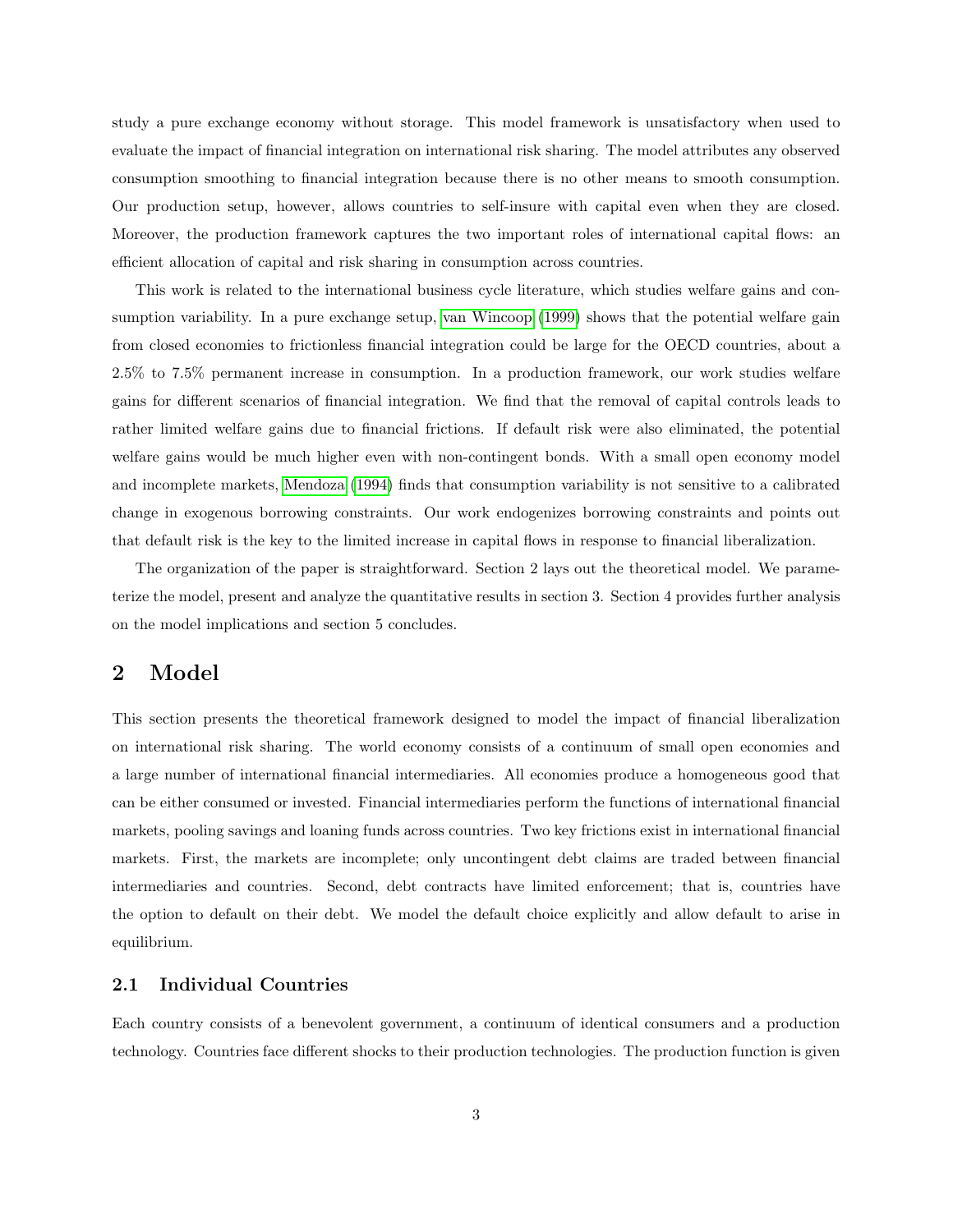by the standard Cobb-Douglas,  $aK^{\alpha}L^{1-\alpha}$ , where a denotes the country-specific idiosyncratic shock to total factor productivity (TFP), K the capital input, L the labor input, and  $\alpha$  the capital share parameter. The TFP shock follows a first-order Markov process with finite support A and transition matrix Π. Given our focus on the abilities of countries to share idiosyncratic risk, we abstract from world aggregate uncertainty.

The benevolent government chooses consumption, investment, borrowing (lending), and whether to default on existing debt to maximize utility of the domestic consumers given by

$$
E_0 \sum_{t=0}^{\infty} \beta^t u(C_t), \tag{1}
$$

where C denotes consumption,  $0 < \beta < 1$  the discount factor, and  $u(\cdot)$  utility which satisfies the usual Inada conditions. Labor supply is inelastic. We normalize each country's allocation by its labor endowment and let lowercase letters denote variables after normalization. Thus, the production function simplifies to  $f(k) = ak^{\alpha}$ .

We model *centralized borrowing*, where the domestic government makes international borrowing, lending and default decisions for two reasons. Empirically, international loans typically involve the domestic government (implicitly or explicitly), which motivates the sovereign debt literature to prevalently model centralized borrowing.[7](#page-5-0) Also, centralized borrowing provides larger capital flows and higher welfare than de-centralized borrowing, where individual consumers make decisions on borrowing, lending and default.<sup>[8](#page-5-1)</sup> Thus, by modeling centralized borrowing, we allow more room for international risk sharing.

In each period, a country is either in the *normal phase* or in the *penalty phase*. Countries in the normal phase have access to international financial markets and remain in this phase if they repay outstanding debt. Upon default, however, countries are thrown into the penalty phase where they lose their access to financial markets, suffer from a drop in TFP, but have some probability of returning to the normal phase.

The default penalties are modeled to capture two key empirical features of sovereign default. First, defaulting countries often regain access to markets after some period of exclusion, as documented by [Gelos](#page-24-4) [et al.](#page-24-4) [\(2004\)](#page-24-4). We capture this by allowing countries to return to the market with some exogenous probability in each period. Second, output falls during sovereign default. [Cohen](#page-24-5) [\(1992\)](#page-24-5) documents an "unexplained" productivity slowdown in the 1980s debt crisis. [Tomz and Wright](#page-26-3) [\(2007\)](#page-26-3) report that output is below trend about 1.4% during the entire period of renegotiation for a sample of 175 countries during 1820–2004. Potential channels through which sovereign default causes aggregate output to fall are disruptions to international trade and to the domestic financial system. Theoretically these disruptions could lead to a drop in output if foreign intermediate goods or financing for working capital are inputs for production. Empirical work, however, has not fully explored these channels. Agnostic about the channels of costs associated with default, we instead capture these losses as a drop in total factor productivity.

<span id="page-5-1"></span><span id="page-5-0"></span> ${}^{7}$ [Eaton and Fernandez](#page-24-6) [\(1995\)](#page-24-6) provide a detailed discussion of the empirical motivation for centralized borrowing.

<sup>&</sup>lt;sup>8</sup>As pointed out by [Jeske](#page-25-5) [\(2006\)](#page-25-5), individual consumers fail to endogenize the impact of their borrowing on aggregate borrowing terms under decentralized borrowing.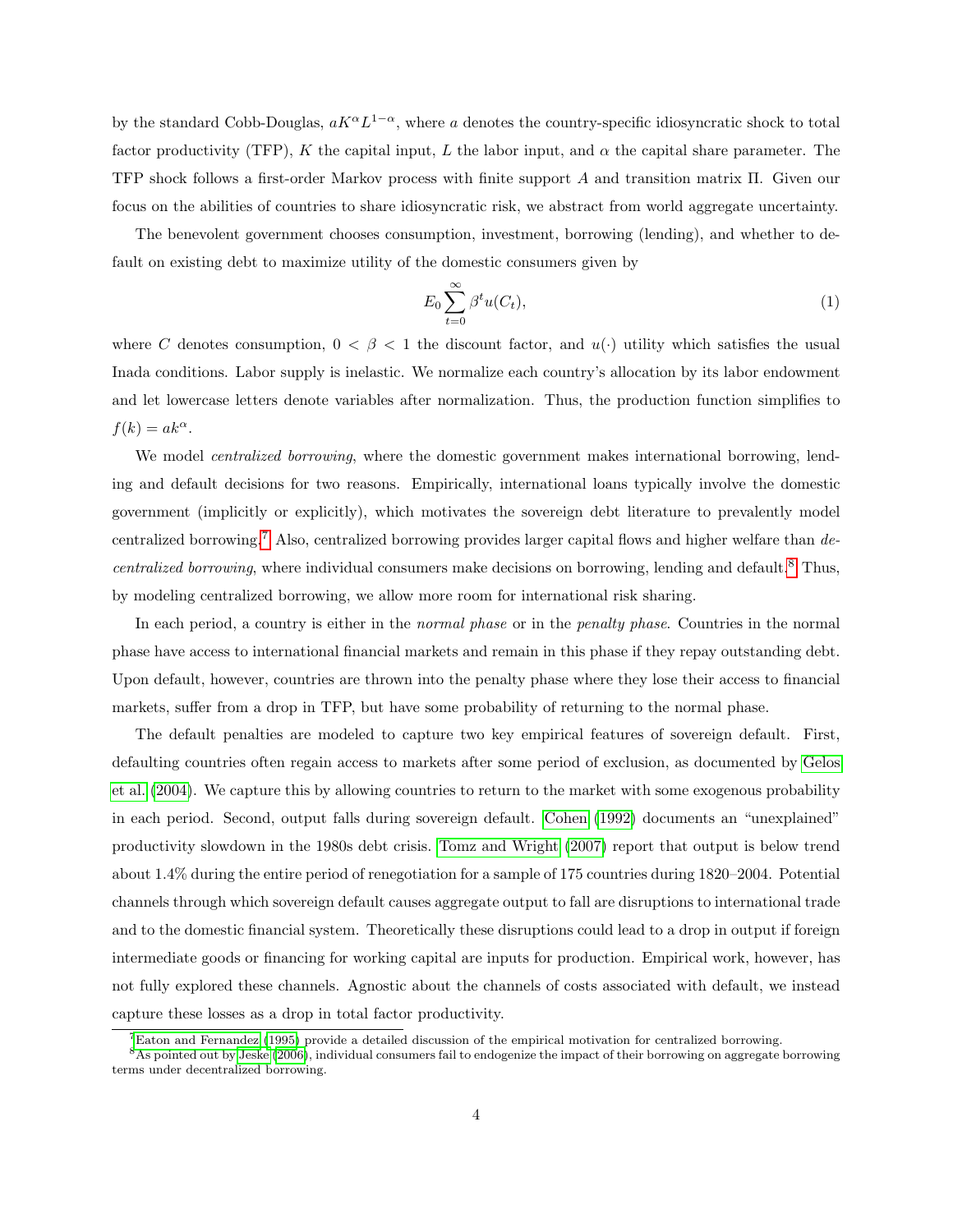The timing is as follows. At the beginning of each period, agents observe each country's TFP shock. Next, countries in the normal phase decide whether to default and also choose their consumption, investment and bond holdings according to their default decisions. Countries in the penalty phase cannot borrow or save abroad and so only decide on consumption and investment. Countries in different phases face different constraints, and so we examine their problems in turn.

#### Country in the Normal Phase

The state of each country is summarized by  $x = (s, h)$ , where h denotes its phase with  $h = N$  indicating the normal phase and  $h = P$  indicating the penalty phase;  $s = (a, k, b)$  denotes its productivity shock a, capital stock k and bond holding b. Let  $X = S \times H$  be the state space with  $S = A \times \mathbb{R}_+ \times \mathbb{R}$  and  $H = \{N, P\}$ .

A country s in the normal phase can choose whether to default on its outstanding debt by comparing the respective welfares, so its value function  $V(s, N)$  is given by

$$
V(s, N) = \max\{W^R(s), W^D(a, k)\}\tag{2}
$$

where  $W^R(s)$  denotes the repayment welfare and  $W^D(a, k)$  the default welfare. Let d denote the default decision with  $d = 0$  indicating repaying and  $d = 1$  indicating defaulting. Country s chooses to repay if and only if  $W^R(s) \geq W^D(a, k)$ .

If it defaults, the country gets its debt written off, but it will be penalized. Today the country suffers a loss in TFP and cannot access international financial markets. From the next period on the country will stay in the penalty phase until it returns to the normal phase. Thus, country s can choose only consumption  $c$  and next-period capital stock  $k'$  to maximize the default welfare given by

$$
W^{D}(a,k) = \max_{c,k'} u(c) + \beta \sum_{a'|a} \pi(a'|a) V(a',k',0,P)
$$
\n(3)

subject to

<span id="page-6-1"></span>
$$
c + k' - (1 - \delta)k \le (1 - \gamma)ak^{\alpha} - \Phi(k', k),\tag{4}
$$

and

<span id="page-6-0"></span>
$$
c, k' \ge 0,\tag{5}
$$

where  $V(a', k', 0, P)$  denotes the value of a country in the penalty phase with productivity shock  $a'$ , capital stock k' and zero debt.  $\Phi$  denotes the capital adjustment costs, and  $\gamma$  the penalty parameter capturing the drop in TFP.

If it repays, the country enjoys the access to financial markets today and remains in the normal phase next period. The country can issue one period discount bonds b' at price  $q(a, k', b')$ , which is endogenous to the country's default incentives. The bond price  $q(a, k', b')$  depends on TFP shock a, capital k' and bond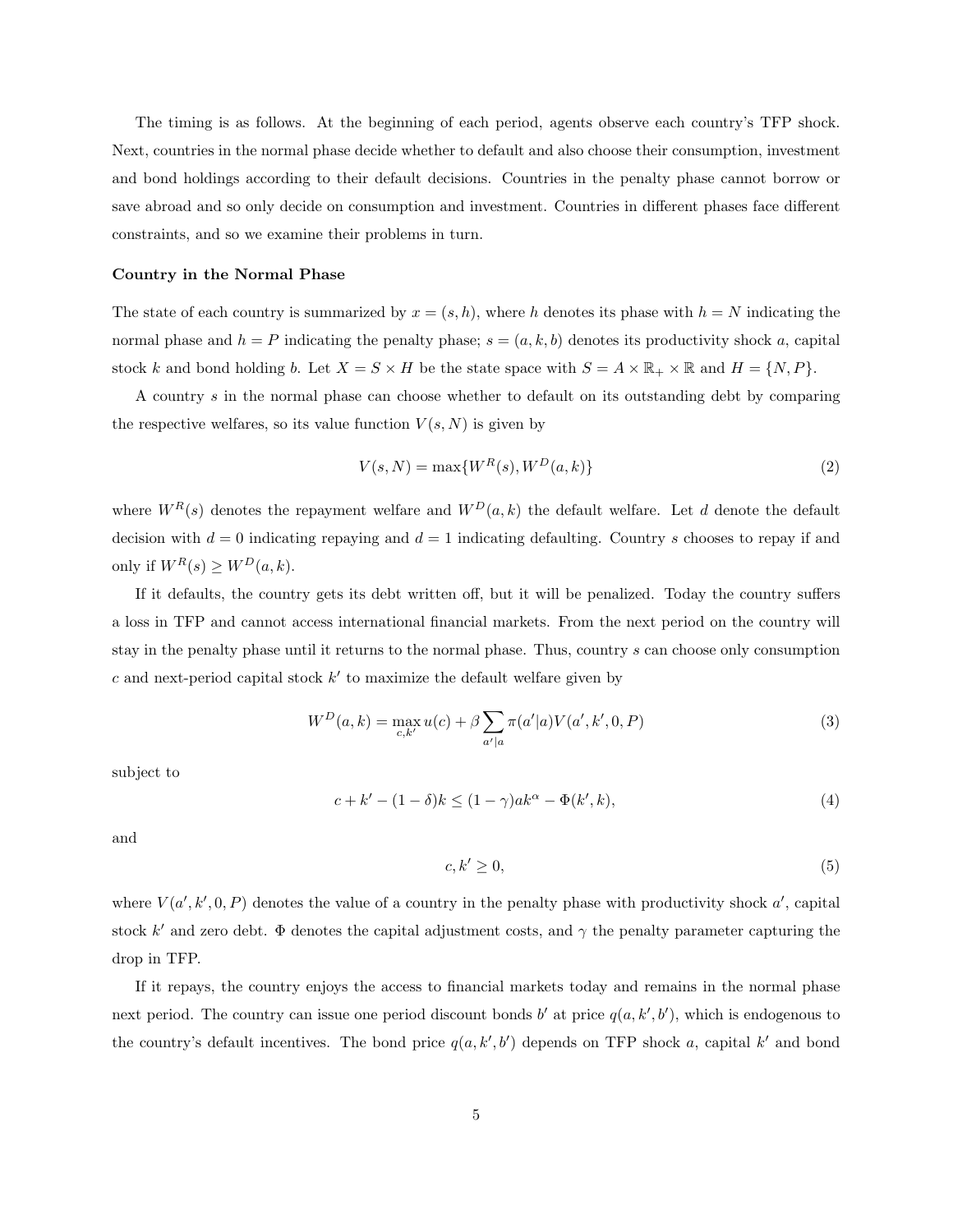holding  $b'$  because they affect default probabilities. Country s chooses consumption c, next period's capital stock  $k'$ , and bond holding  $b'$  to maximize the repayment welfare given by

$$
W^{R}(s) = \max_{c,k',b'} u(c) + \beta \sum_{a'|a} \pi(a'|a)V(s',N)
$$
\n(6)

subject to

<span id="page-7-0"></span>
$$
c + k' - (1 - \delta)k + q(a, k', b')b' + \tau|b'| \le ak^{\alpha} + b - \Phi(k', k),
$$
\n(7)

and the non-negativity constraints [\(5\)](#page-6-0), where  $\tau$  is the real resource cost to access international financial markets. This parameter  $\tau$ , therefore, captures the degree of capital controls in this economy. Infinitely large  $\tau$  produces a closed economy, i.e. financial autarky; zero  $\tau$  produces an open economy with no capital controls, i.e., full financial liberalization.

Capital controls in reality can be classified into two categories. One is the price control which takes the form of taxes on returns to international investment, taxes on certain types of transactions, or a mandatory reserve requirement. For example, the U.S. imposed the interest equalization tax from 1963 to 1974; investment returns on foreign stocks and bonds were taxed at 1 percent to 15 percent depending on the maturity. The other is the quantity control which takes the form of quotas or outright prohibitions. For example, the Mexican government restricted commercial banks to hold no more than 10% of their loan portfolio as foreign liabilities in 1992. We find that both types of capital controls deliver similar quantitative implications on international risk sharing. We present implications of the price control for most of the paper and show those of the quantity control in Section 4. In addition, we observe capital controls on both inflows and outflows in reality. Thus, we impose taxes on both international borrowing and lending.

For some countries with large amounts of debt relative to their income today, it is possible that given the set of available contracts, they cannot satisfy their budget constraints [\(7\)](#page-7-0) together with the non-negativity constraints [\(5\)](#page-6-0). In such cases, countries default on their debt.

#### Country in the Penalty Phase

A country in the penalty phase suffers a drop in TFP each period, and so its production becomes  $(1 - \gamma) a k^{\alpha}$ . It has no access to international financial markets. Note that though countries in the penalty phase are not allowed to save abroad, they still can save in domestic capital stocks. Empirically, defaulting countries often regain access to markets after some period of exclusion. We thus assume that countries in the penalty phase have some exogenous probability  $\lambda$  of returning to the normal phase. Country  $(a, k, 0)$  in the penalty phase chooses consumption  $c$  and capital stock  $k'$  to maximize the utility given by

$$
V(a,k,0,P) = \max_{c,k'} u(c) + \beta \sum_{a'|a} \pi(a'|a) \left[ (1-\lambda)V(a',k',0,P) + \lambda V(a',k',0,N) \right]
$$
(8)

subject to the budget constraints [\(4\)](#page-6-1) and the non-negativity constraints [\(5\)](#page-6-0).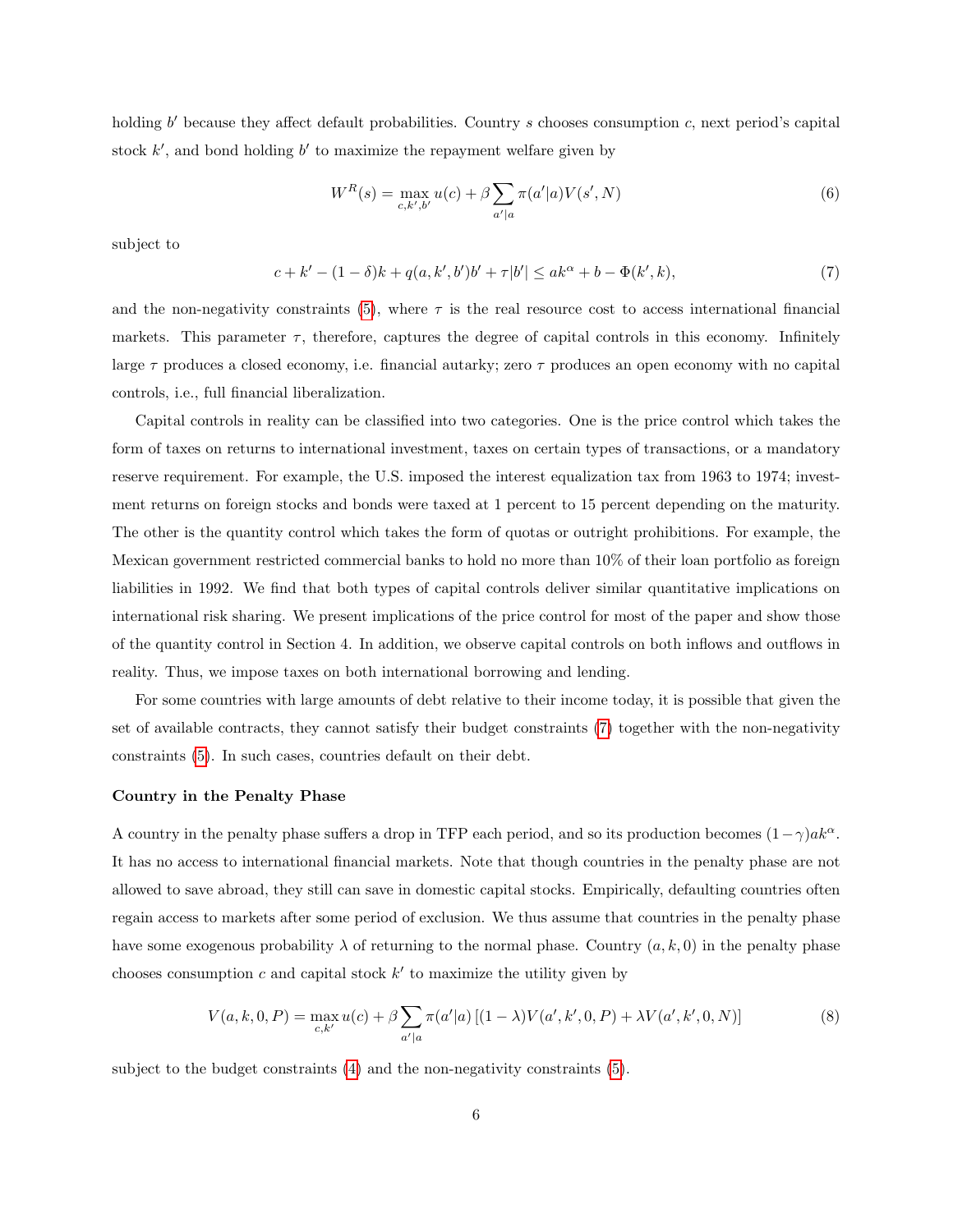#### 2.2 International Financial Intermediaries

International financial intermediaries are assumed to be able to commit to loan contracts. They are competitive, risk-neutral, and discount the future at the inverse of the risk-free interest rate R. They behave passively and are willing to finance any non-defaulting countries in the normal phase as long as they are compensated for the expected loss in case of default. Thus, the bond price schedule  $q(a, k', b')$  is such that the intermediaries break even

$$
q(a, k', b') = [1 - p(a, k', b')] / R,
$$
\n(9)

where  $p(a, k', b')$  denotes the expected default probability of a country with TFP shock a, capital k' and bond holding  $b'.<sup>9</sup>$  $b'.<sup>9</sup>$  $b'.<sup>9</sup>$ . The default probability is the sum of the probabilities of the states under which this country will choose to default on its debt  $b'$  next period. More specifically, the default probability is

$$
p(a, k', b') = \sum_{a'|a} \pi(a'|a) d(a', k', b').
$$
\n(10)

### 2.3 Stationary Recursive Equilibrium

We first define the stationary recursive equilibrium, and then provide some characterization of the equilibrium. Let  $\mu$  be the probability measure on  $(X, \aleph)$ , where  $\aleph$  is the Borel  $\sigma$ -algebra on X. For any  $M \in \aleph$ ,  $\mu(M)$  indicates the mass of countries whose states lie in M. Denote the transition matrix across states by  $Q: X \times \mathbb{N} \to [0, 1],$  where  $Q(x, M)$  gives the probability of a country x switching to the set M next period.

**Definition 1.** A *stationary recursive equilibrium* consists of a world risk-free interest rate  $R$ , a bond price schedule  $q(a, k', b')$ , decision rules of countries  $\{c(x), k'(x), b'(x), d(s)\}\$ , value functions of countries  ${V(x), W^D(a, k), W^R(s)}$  and a distribution over countries  $\mu$ , such that,

- Given  $q(a, k', b')$ , the decision rules and the value functions solve each country's problem.
- Given  $R$  and the decision rules, the bond price schedule makes financial intermediaries break even in each contract.
- Bond markets clear:  $\int_{\{x:h=N,d(x)=0\}} q(s,b'(x))b'(x)d\mu = 0.$
- The distribution  $\mu$  is stationary:  $\mu(M) = \int_X Q(x, M) d\mu$  for any  $M \in \mathbb{N}$ .

Here we examine the stationary equilibrium under centralized borrowing. One can support the equilibrium allocation under decentralized borrowing with taxes on foreign borrowing and domestic capital returns of each consumer, following [Wright](#page-26-4) [\(2006\)](#page-26-4). The analytical characterization of the equilibrium is limited under the general equilibrium model with production. Still, the following provides two theoretical propositions

<span id="page-8-0"></span><sup>&</sup>lt;sup>9</sup>The bond price can be alternatively modeled as a function of the country's current state s and bond holding  $b'$ . The financial intermediary computes the optimal capital stock  $k'$  associated with bond holding  $b'$  and then calculate the default probability next period. We find that the quantitative results are almost identical under both specifications.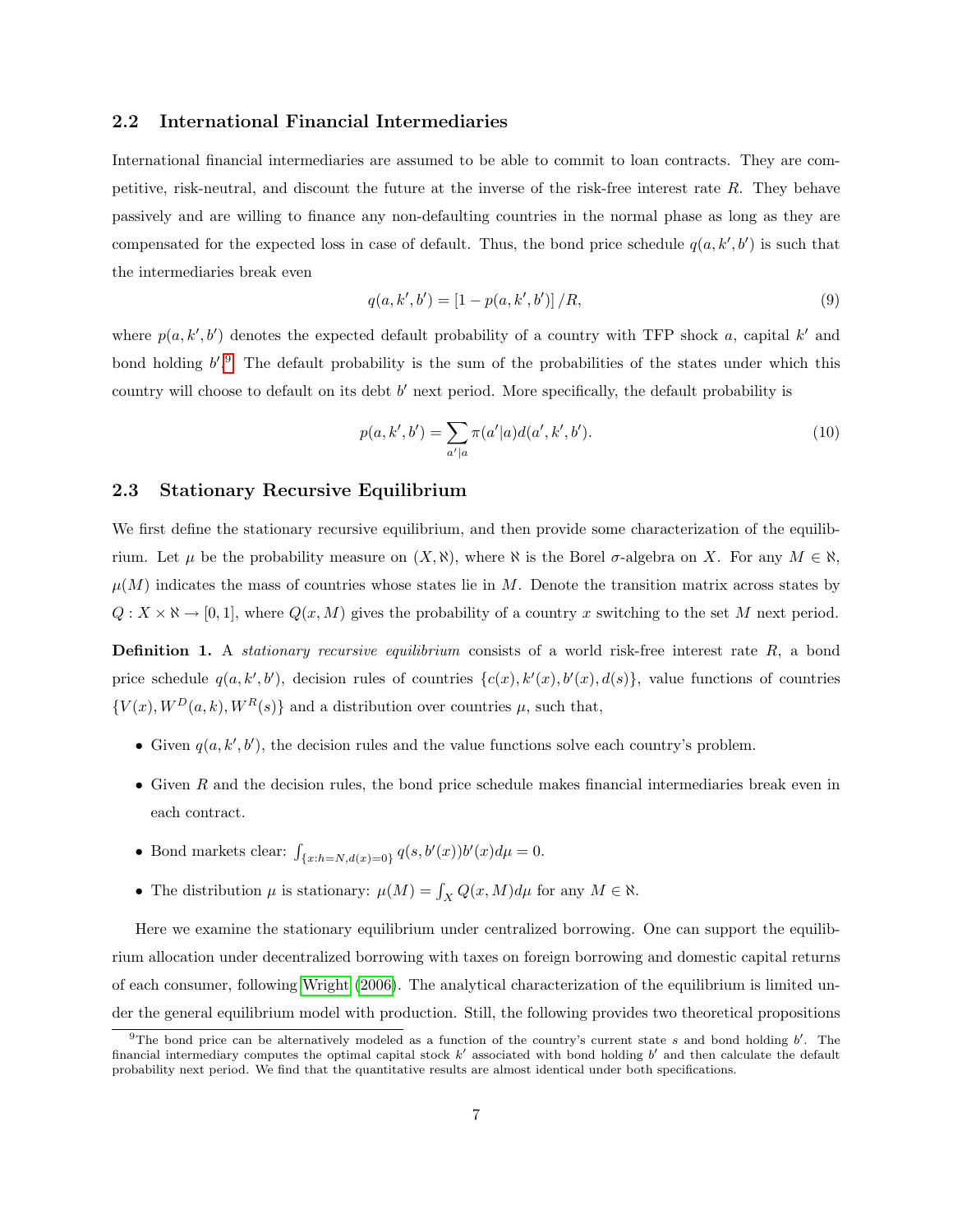characterizing the equilibrium. We will present detailed numerical characterization of the equilibrium in the next section.

**Proposition 1.** If a country in the normal phase defaults on bond holding  $b_2$ , it will default also on  $b_1$  for any  $b_1 < b_2$  fixing  $(a, k)$ .

**Proposition 2.** A country with a debt-output ratio smaller than  $\gamma$  will never default.

Detailed proofs of the above two propositions are presented in Technical Appendix 1. Proposition 1 simply states that when a country defaults on some amount of debt, it will default for any larger amount of debt. Defaulting welfare is independent of debt while the repayment welfare decreases with debt. Thus, for countries with shock a and capital stock  $k$ , there exists a cutoff level of debt, above which they will default.

Proposition 2 offers a sufficient condition for safe debt. Given that output drops by a fraction of  $\gamma$  after default, a country with a debt-output ratio less than  $\gamma$  will never default because the debt relief is less than the output drop and the country also loses access to future borrowing after default. Note that this condition is not necessary for safe debt. Countries with debt-output ratios larger than  $\gamma$  may also choose to repay with probability one, and thus the safe debt-output ratio is at least as large as  $\gamma$ .

## 3 Quantitative Analysis

In this section, we assess the model's quantitative implication of financial liberalization on international risk sharing. First, we present evidence that financial integration increases substantially and empirical evidence that international risk sharing shows little improvement. We then calibrate the model economy to set up the laboratory where we eliminate the tax on foreign asset holdings to endogenously generate financial integration. Finally, we present and investigate the model's implication that the observed degree of financial integration leads to little increase in international risk sharing.

#### 3.1 Data

Financial integration undoubtedly increased over time. The literature commonly uses two direct measures of financial integration. One is a restriction measure which offers a qualitative index of official capital controls on cross-border capital flows.[10](#page-9-0) The restriction measure indicates more financial integration over time; a large number of countries have removed capital controls and deregulated financial markets [\(Prasad et al.,](#page-25-0) [2003\)](#page-25-0). The other is an openness measure using actual cross-border capital flows across countries, in terms of either gross (or net) foreign flows or gross (or net) foreign positions. These statistics present the same picture: a dramatic increase in financial integration.

<span id="page-9-0"></span> $10$ Most restriction measures are constructed based on the IMF publication Annual Report on Exchange Arrangements and Exchange Restrictions (AREAER). See [Edison et al.](#page-24-7) [\(2004\)](#page-24-7) for a thorough survey.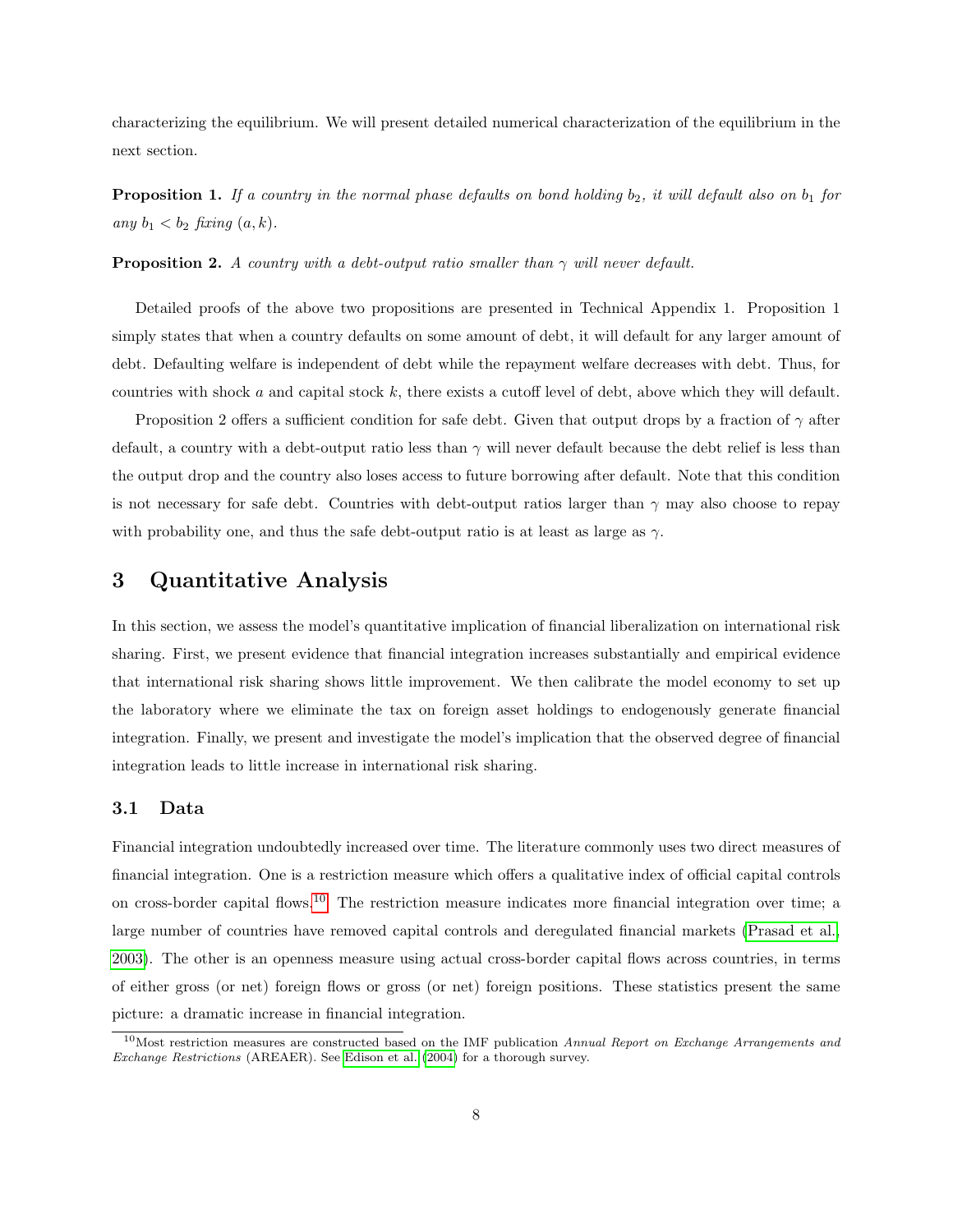To quantify the degree of financial integration over time, we adopt the openness measure. More precisely, we measure the degree of financial integration at any period as the ratio of the world sum of absolute net debt positions and the world GDP (later referred as the *world asset-output ratio*). The net debt position is the difference between the debt asset position and the debt liability position, constructed by [Lane and Milesi-](#page-25-6)[Ferretti](#page-25-6) [\(2007\)](#page-25-6). We use this measure of financial integration because it is the closest empirical counterpart to our model. Our sample consists of 21 OECD countries and 22 more-financially-integrated countries (referred also as emerging markets later) based on the classification in [Prasad et al.](#page-25-0) [\(2003\)](#page-25-0).[11](#page-10-0) The world asset-output ratio more than doubles from 8% in 1970–1986 to 18% in 1987–2004.

Conventional wisdom suggests that countries should be able to share idiosyncratic risk better in a morefinancially-integrated world, which motivates a large empirical literature examining the degree of international risk sharing over recent decades. To measure the degree of risk sharing, the prevailing empirical literature uses a panel or cross-country regression of consumption growth rates on GDP growth rates. [Cochrane](#page-24-8) [\(1991\)](#page-24-8) and [Mace](#page-25-7) [\(1991\)](#page-25-7) regress individual consumption growth on individual income growth to study the extent of risk sharing across domestic agents. [Lewis](#page-25-8) [\(1996\)](#page-25-8) introduces this regression analysis to the international setting and rejects perfect risk sharing across countries.

We present panel regression analysis for the less-integrated period and the more-integrated period with our sample countries. Specifically, we examine the OLS regression of the form

$$
\Delta \ln c_t^i - \Delta \ln \bar{c}_t = \beta_0 + \beta_1 (\Delta \ln y_t^i - \Delta \ln \bar{y}_t) + u_t^i, \tag{11}
$$

where  $c_t^i$  denotes real final consumption of country i at period t,  $y_t^i$  real GDP,  $\bar{c}_t$  and  $\bar{y}_t$  average real final consumption and average real GDP over the sample countries, and  $u_t^i$  the error term and  $\Delta x_t = x_t - x_{t-1}$  for any variable  $x<sup>12</sup>$  $x<sup>12</sup>$  $x<sup>12</sup>$ . The regression focuses on the relation between country-specific consumption and output by controlling for the world aggregate components with world average consumption and output. The degree of international risk sharing is measured by the regression coefficient  $\beta_1$ ; the lower the regression coefficient. the better countries share risk. Perfect risk sharing, generated by the standard complete markets model, implies that consumption growth should not respond to individual income growth, i.e.,  $\beta_1$  should be zero.

Our findings are summarized in Table [1.](#page-11-0) First, the regression coefficient  $\beta_1$  is significantly different from zero in both periods; it is 0.76 in the less-integrated period, and 0.84 in the more-integrated period, both significant at the 5% level. The null hypothesis of perfect international risk sharing is rejected in both periods, consistent with the consensus in the literature that international risk sharing is far from perfect. Though the panel regression assumes separabilities between consumption and leisure in the utility function, the result holds more generally. We delegate the regression controlling leisure in Appendix 3, which shows that allowing for nonseparabilities between leisure and consumption cannot explain the apparent lack of risk

<span id="page-10-0"></span><sup>11</sup>See Data Appendix 1 for details on the country sample.

<span id="page-10-1"></span><sup>12</sup>See Data Appendix 1 for details on the data sources.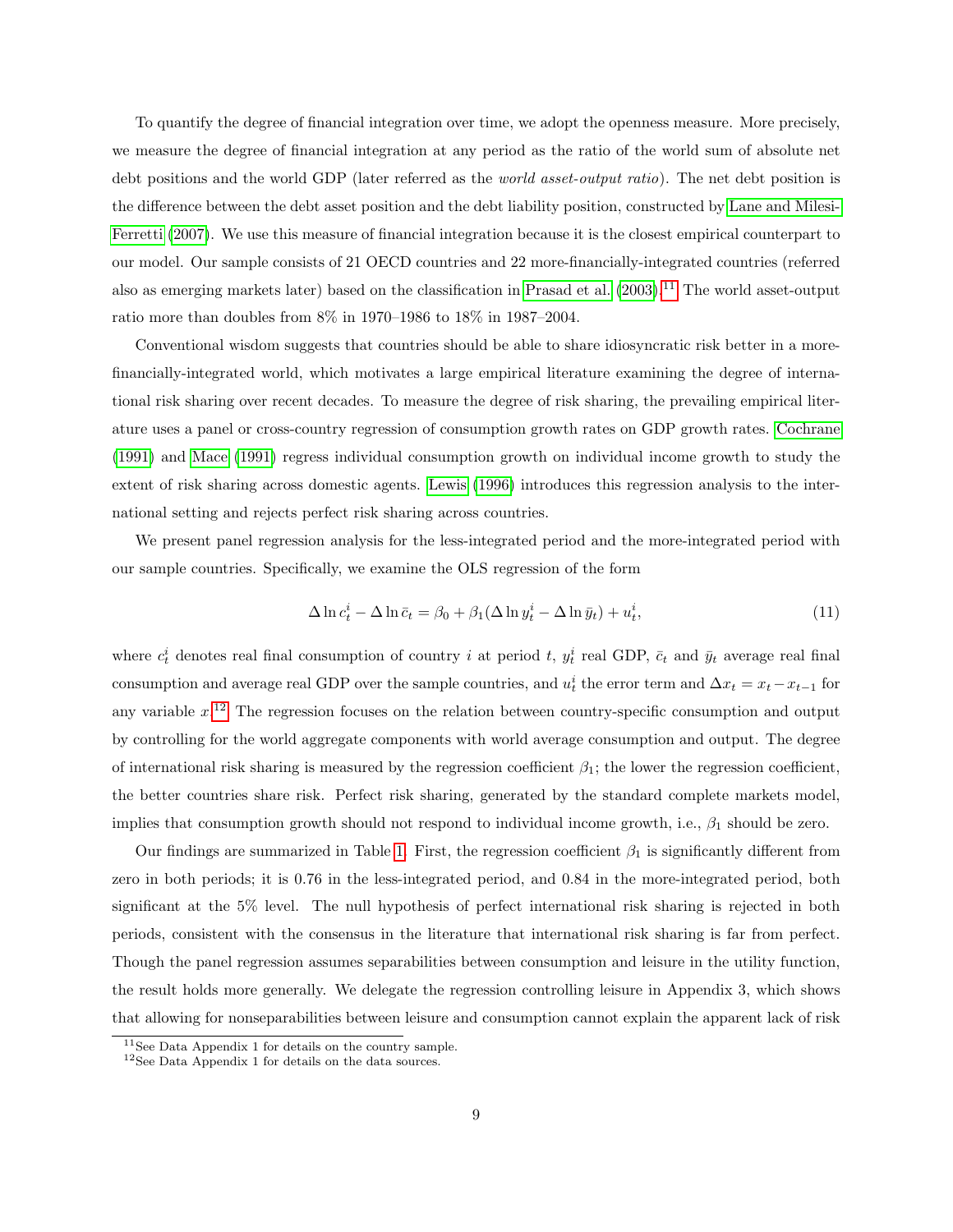sharing across countries. This is consistent with the finding by [Lewis](#page-25-8) [\(1996\)](#page-25-8).

 $\overline{a}$ 

| Sample       | Less-Integrated Period | More-Integrated Period |
|--------------|------------------------|------------------------|
|              | 1970–1986              | 1987-2004              |
| 43 countries | .76(.03)               | .84(.02)               |
| 21 OECD      | .62(0.04)              | .60(.03)               |
| 22 emerging  | .79(0.05)              | .88(.02)               |

<span id="page-11-0"></span>Table 1: Measurement of Risk Sharing: Regression Coefficient  $\beta_1$ 

Note: numbers in parentheses are standard errors.

Second, international risk sharing shows no statistically significant improvement over the two periods; an F-test rejects the hypothesis that the regression coefficient  $\beta_1$  is smaller in the more-integrated period. The result is robust to different sample groups of countries: emerging markets and OECD countries. Empirical studies on emerging markets all document little improvement or even a decline in risk sharing over the period of financial integration. See [Kose et al.](#page-25-1) [\(2009\)](#page-25-1) for a comprehensive review. Thus, our result is consistent with the existing studies. Empirical studies on OECD countries document mixed results. Some studies argue that risk sharing improves after 1990 (e.g., [Sorensen et al.](#page-26-5) [\(2007\)](#page-26-5)), while other studies have found little evidence of better risk sharing when looking at a longer period (e.g., [Moser et al.](#page-25-9) [\(2004\)](#page-25-9)). Figure [1](#page-11-1) illustrates the reason for the different conclusions by plotting the 9-year rolling window panel regression coefficient for each year, as in [Kose et al.](#page-25-1) [\(2009\)](#page-25-1). The regression coefficient becomes smaller after the 1990s for the OECD countries, which tends to lead to the conclusion that risk sharing increases. Nevertheless, the extent of risk sharing, even in 2000, is similar to that in the 1970s. Thus, when comparing the two periods, we find it hard to argue that risk sharing improves substantially in the more-integrated period. This conclusion is robust when we allow for nonseparable utility, as shown in Appendix 3.



<span id="page-11-1"></span>Figure 1: Regression Coefficient  $\beta_1$  ( 9-Year Rolling Panel)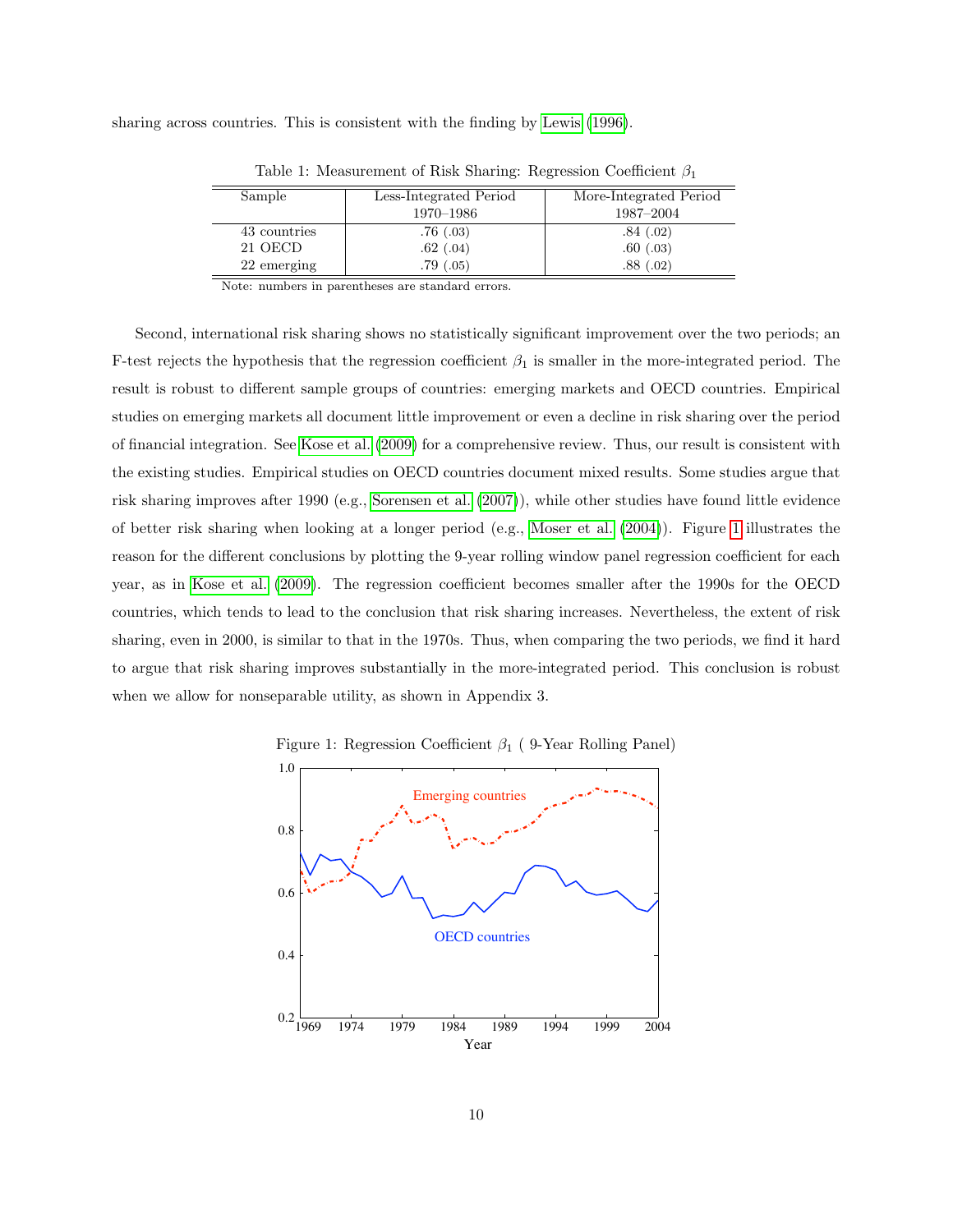We also examine two alternative measures of international risk sharing for robustness checks. One is the average ratio of consumption volatility and output volatility across countries, which is commonly used in the international business cycle literature. The other is the cross-country regression of average consumption growth on average output growth, which is proposed by [Cochrane](#page-24-8) [\(1991\)](#page-24-8). We find that there is no sign of better risk sharing in the more-financially integrated period using either alternative measure. See Data Appendix 3 for detailed results.

#### 3.2 Calibration

In this subsection, we calibrate the model and set up the laboratory to explore the impact of financial liberalization on international risk sharing. To isolate the impact of financial liberalization, we conduct two model experiments with different taxes  $\tau$  while keeping the shock process and all the structural parameters the same. Directly measuring the degree of capital controls  $\tau$  from the data is hard for two reasons. First, typically governments impose more than one form of capital controls at each point of time, and capital controls vary across time and across countries. Second, even if one could perfectly measure all the official controls, it is difficult to gauge the effectiveness of these capital controls. We instead calibrate  $\tau$  in the first experiment to match the world debt-output ratio in the less-integrated period, and set  $\tau$  to be zero in the second experiment to mimic financial liberalization in the more-integrated period.

All countries have the same parameter values describing tastes and technology. The period utility function takes the standard CRRA form of

$$
u(c) = \frac{c^{1-\sigma}-1}{1-\sigma},
$$

where the risk aversion parameter  $\sigma$  is chosen to be 2. The discount factor  $\beta$  is set such that the equilibrium risk-free rate in the less-integrated period equals the average real return on US Treasury Bills, about 1 percent per year over the same period. The capital share  $\alpha$  is set at 0.33 and the capital depreciation rate  $\delta$ is set at 10 percent per year to match the U.S. equivalents. The capital adjustment cost takes the standard quadratic form of

$$
\Phi(k',k) = \frac{\phi}{2} \left( \frac{k' - (1 - \delta)k}{k} \right)^2 k,
$$

where  $\phi$  is set at 3 to match the average ratio of investment volatility and output volatility across countries. We choose the probability of reentry to markets after default  $\lambda$  to be 0.20, following [Gelos et al.](#page-24-4) [\(2004\)](#page-24-4). They document that defaulting countries are denied access to markets for about 5 years on average. Table [2](#page-13-0) summarizes the above parameter values.

We calibrate the world productivity process in two steps. We first compute the TFP series for each sample country, and then estimate a regime-switching process on the TFP series using maximum likelihood. The basic approach is similar to [Bai and Zhang](#page-24-9) [\(2005\)](#page-24-9), but we need to incorporate the TFP drop parameter  $\gamma$  in the regime-switching process. According to our model, the computed TFP series of these countries over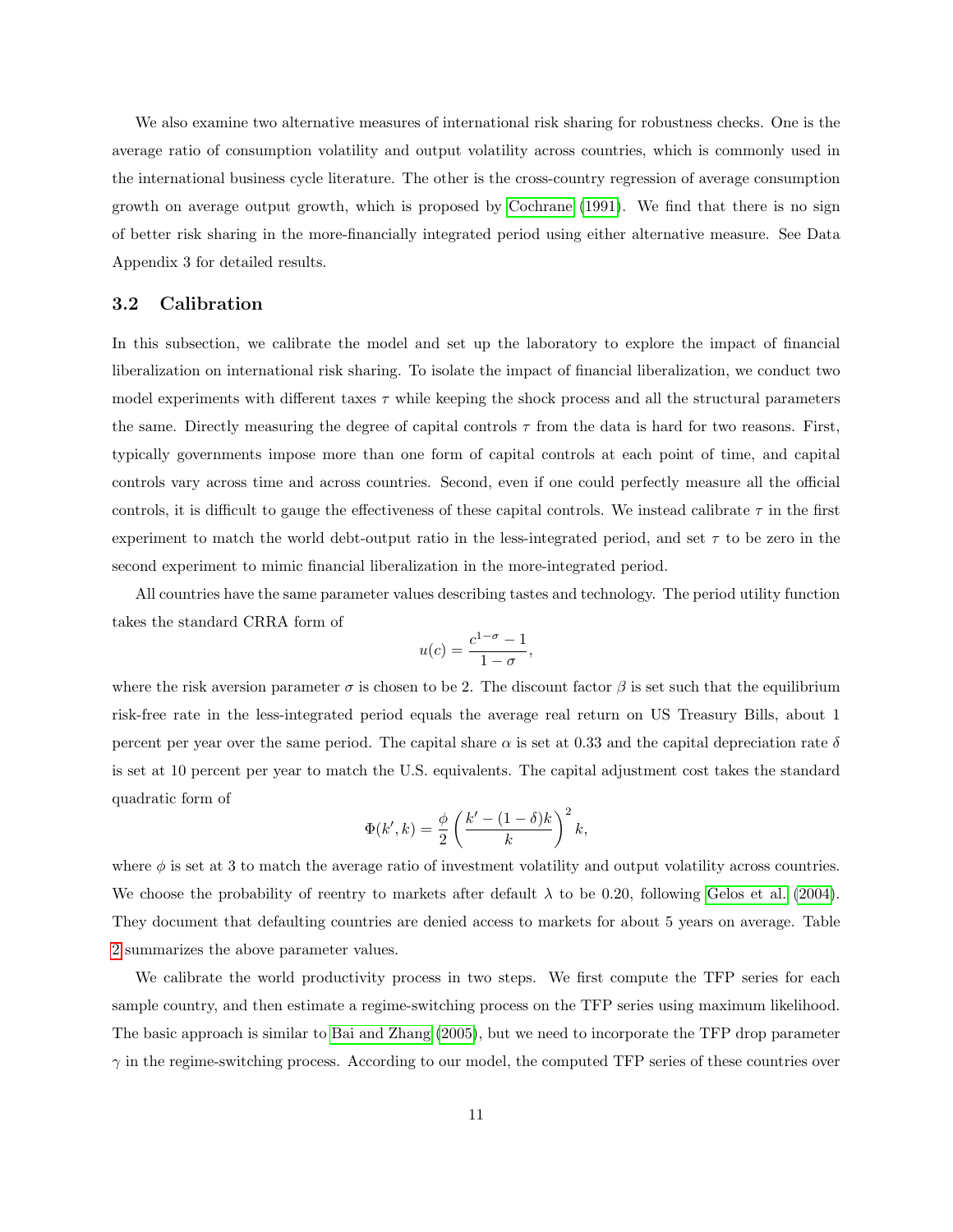| Preferences     | Risk aversion           | $\sigma = 2$     |
|-----------------|-------------------------|------------------|
|                 | Discount factor         | $\beta = 0.89$   |
| Technology      | Capital share           | $\alpha = 0.33$  |
|                 | Depreciation            | $\delta = 0.10$  |
|                 | Capital adjustment cost | $\phi=3$         |
| Default penalty | Re-entry probability    | $\lambda = 0.20$ |
| Taxes           | Less-integrated period  | $\tau_1 = 4\%$   |
|                 | More-integrated period  | $\tau_2=0$       |

<span id="page-13-0"></span>Table 2: Summary of Parameter Values

the exclusion period embody the drop in productivity. Thus, to infer the shock process we need to estimate the world TFP process jointly with the TFP drop parameter.

The TFP series for country  $i$  at period  $t$  is computed using the standard growth accounting method:

$$
\log A_t^i = \log Y_t^i - \alpha \log K_t^i - (1 - \alpha) \log L_t^i,
$$

where  $A_t^i$  denotes the TFP level,  $Y_t^i$  real GDP,  $K_t^i$  the capital stock and  $L_t^i$  employment. The capital stock is constructed perpetually using gross capital formation data. We detrend the TFP series using the average world TFP growth rate of 1.3 percent. Let  $a_t^i$  denote the logged and detrended TFP level. Note that we take out only the common TFP trend from the world TFP series, unlike the international business cycle literature, where each country is detrended individually. Thus, our way of detrending leaves in more heterogeneity across countries and allows for a greater incentive to share risk.

The calibrated TFP series have two key features. First, different subgroups of countries have different characteristics. In particular, the coefficient of variation of the TFPs series is 2% for the OECD countries and 5% for the emerging markets. Second, some countries display different characteristics across different periods of time. For example, the mean level and the coefficient of variation of Peruvian TFP series are, respectively, 3.49 and 0.01 before 1980, but, respectively, 3.02 and 0.07 after 1980. These features of the data motivate us to adopt a regime-switching process to estimate the world TFP process.

We assume that there are two regimes,  $\Re \in \{1, 2\}$ . Each regime  $\Re$  has its own mean  $\mu_{\Re}$ , persistence  $\rho_{\Re}$ and innovation standard deviation  $\sigma_{\Re}$ . The TFP shock  $a_t^i$  of country i in regime  $\Re_t^i$  at period t follows a first-order autoregressive process given by

<span id="page-13-1"></span>
$$
a_t^i = \mu_{\Re_t^i} (1 - \rho_{\Re_t^i}) + \rho_{\Re_t^i} a_{t-1}^i - \gamma h_t^i + \sigma_{\Re_t^i} \epsilon_t^i, \tag{12}
$$

where  $\epsilon_t^i$  is independently and identically distributed and drawn from a standard normal distribution  $N(0, 1)$ , and  $h_t^i$  is a dummy variable (1 if a country is in the state of default and 0 otherwise). In our data sample, there are 102 observations in the state of default, which helps us identify  $\gamma$ . Details of these observations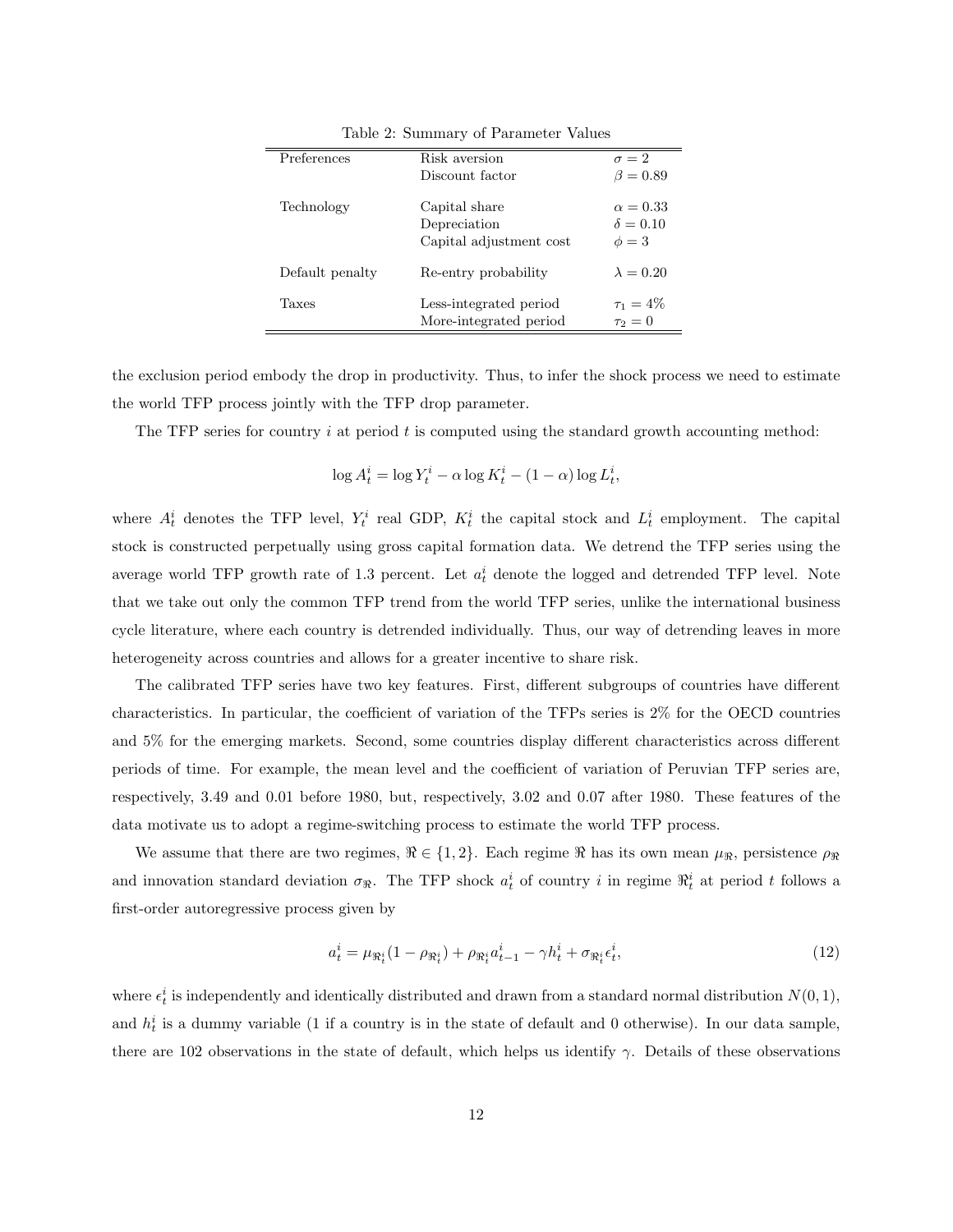are reported in Table [8](#page-28-0) of the Data Appendix. At any period, country i has some probability of switching to the other regime, governed by the transition matrix P.

Given the calibrated TFP panel series  $\{a_t^i\}$  and the dummy panel series  $\{h_t^i\}$ , we use maximum likelihood to estimate the unknown parameters:  $\Theta = \{(\mu_{\Re}, \rho_{\Re}, \sigma_{\Re}), P, \gamma\}.$  We use an extension of the technique in [Hamilton](#page-24-10) [\(1989\)](#page-24-10) from one time series to panel series. Technical Appendix 2 describes the algorithm in detail. The estimates of the parameter values are reported in Table [3.](#page-14-0) We label the two regimes according to their volatilities as the low-volatility and the high-volatility regime. The high-volatility regime can be interpreted as emerging countries, and the low-volatility regime as OECD countries. The TFP drop parameter is estimated to be 2%.

| Regime                       |              | Innovation $\sigma$ Persistence $\rho$ Mean $\mu$ |            |           | Switching Prob. P |
|------------------------------|--------------|---------------------------------------------------|------------|-----------|-------------------|
|                              |              |                                                   |            | High      | Low               |
| High-volatility $.05$ (.001) |              | .99(.004)                                         | 3.17(.05)  | .88(.07)  | .12(0.02)         |
| Low-volatility               | .02(0.013)   | .99(.021)                                         | 4.39(0.10) | .05(0.27) | .95(0.19)         |
| TFP drop parameter $\gamma$  | $.02$ (.005) |                                                   |            |           |                   |
|                              |              |                                                   |            |           |                   |

<span id="page-14-0"></span>Table 3: Estimated Productivity Process

Note: numbers in parentheses are standard errors.

### 3.3 Simulation Results

After calibrating the model, we first use a non-linear recursive technique to compute the model equilibrium twice: one for  $\tau$  at 4 percent and one for  $\tau$  at 0 percent. For the detailed computational algorithm see Technical Appendix 3. We then simulate the model for the two experiments and examine implications on international risk sharing. For each experiment, we simulate the model 1,000 times with 17 periods and 43 countries in each simulation, to be consistent with the data. Each simulation starts from the invariant stationary distribution of the corresponding experiment. The main findings are reported in Table [4.](#page-14-1)

<span id="page-14-1"></span>

| Table 4: Simulation Results      |                |           |                |              |
|----------------------------------|----------------|-----------|----------------|--------------|
|                                  | Model<br>Data. |           |                |              |
|                                  | 1970–1986      | 1986–2004 | $\tau_1 = 4\%$ | $\tau_2=0\%$ |
| World asset-output ratio         | 0.08           | 0.18      | 0.08           | 0.18         |
| Regression coefficient $\beta_1$ | 0.76           | 0.84      | 0.64           | 0.63         |
|                                  | (0.03)         | (.02)     | (.04)          | (.03)        |

Note: numbers in parentheses are standard errors.

When the tax  $\tau$  drops from 4% to 0%, the model generates an increase in the world asset-output ratio from 8% to 18%. This increase is similar to what we observed in the data from the less-integrated to moreintegrated period. There is little improvement, however, in international risk sharing; the panel regression coefficients are 0.64 and 0.63 in these two experiments, respectively, and not statistically different from each other. Perfect risk sharing is clearly rejected in each experiment as in the data. Note that the degree of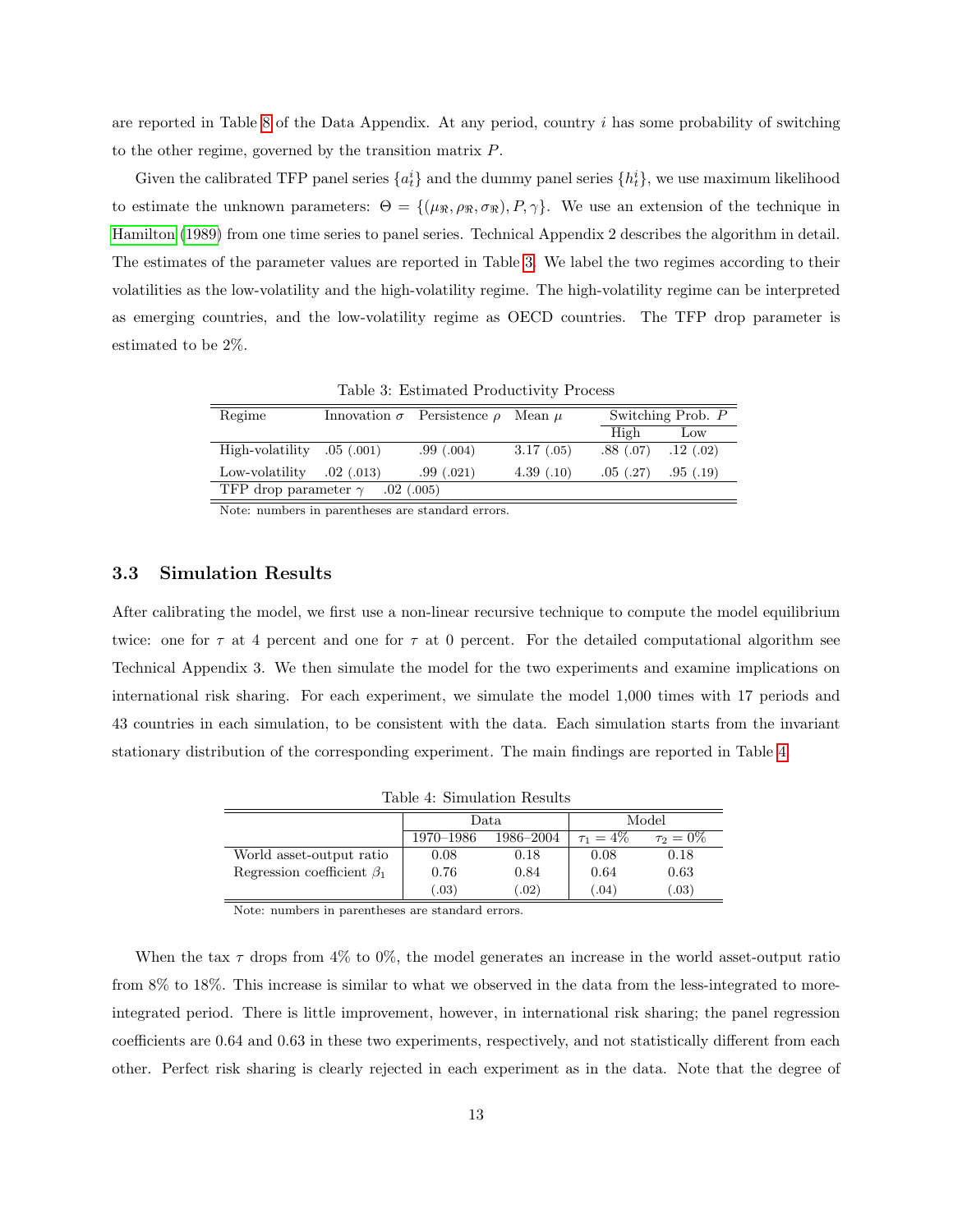risk sharing in our model is higher than that observed in the data because our model abstracts from all other types of frictions and only looks at financial frictions. We find, however, that financial frictions are important in accounting for the deviation from perfect risk sharing. This is consistent with the empirical finding in [Lewis](#page-25-8) [\(1996\)](#page-25-8).

The key to understanding the results is default risk, which is present even with removal of capital controls. Default risk constrains the increase in capital flows too much to improve international risk sharing. To demonstrate this mechanism, we first focus on the experiment with zero tax to illustrate how default risk affects risk sharing. Default risk endogenously constrains capital flows across countries, and borrowing is more difficult at bad times. It also gives rise to explicit sovereign defaults. We then look across the two experiments to understand why there is no improvement in international risk sharing. We find that with sovereign default risk the degree of financial integration, generated by removal of the tax, is too small to improve risk sharing. Moreover, more borrowing under a lower tax leads to more equilibrium default, which hurts international risk sharing.

#### 3.4 Default Risk and Imperfect Risk Sharing

To see the role of sovereign default risk, we contrast our benchmark model with default risk (labeled the default model) with a model without default risk, basically the incomplete markets model with the natural borrowing constraints (labeled as the no-default model). The natural borrowing constraints guarantee the existence of equilibrium by ruling out the Ponzi scheme, and are set such that countries at the maximum borrowing limits are able to repay their debt without incurring negative consumption. The implicit assumption behind the natural borrowing constraints is that countries will always repay their debt, which is within their ability to repay. To make two models comparable, we set all the parameters to be the same and  $\tau$  at zero. Table [5](#page-15-0) compares the implications of the default model and the no-default model. Risk sharing in the no-default model is not perfect with the regression coefficient of 0.45. The no-default model, however, provides much better risk sharing than the default model: 0.45 versus 0.63.

<span id="page-15-0"></span>Table 5: Default vs. No-Default Model

|                                            | Default Model | No-Default Model |
|--------------------------------------------|---------------|------------------|
| Regression coefficient $\beta_1$           |               |                  |
| Full Sample                                | $0.63$ (.03)  | 0.45(0.03)       |
| Defaulting countries                       | $0.65$ (.03)  |                  |
| Non-defaulting countries                   | 0.57(0.02)    |                  |
| Maximum safe debt-output ratio             | 0.06          | 6.80             |
| Maximum debt-output ratio                  | 0.14          | 6.80             |
| World asset-output ratio                   | 0.18          | 1.21             |
| Fraction of countries in the penalty phase | 0.15          | 0.00             |

Note: numbers in parenthesis are standard errors.

Sovereign default risk affects international risk sharing through three channels: constrained borrowing,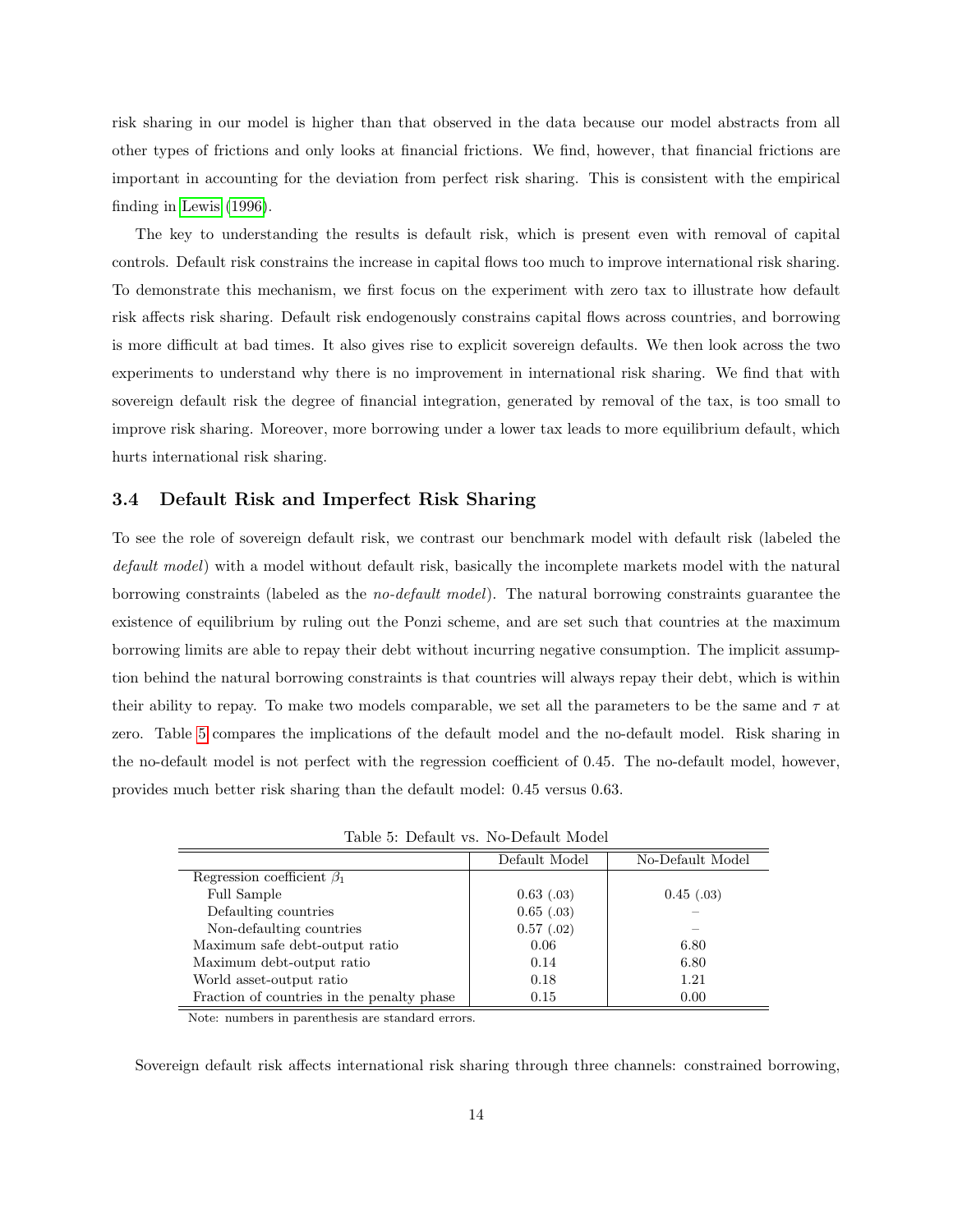counter-cyclical borrowing terms and equilibrium default. Default risk endogenously constrains borrowing. For each country, there exists a cutoff debt level, below which it will repay for sure next period (referred to as the *safe debt limit*). The country has to pay a premium for any debt above the safe debt limit. There also exists a cutoff debt level, above which it will default for sure next period (referred to as the risky debt limit). The risky debt limit is the debt capacity of the country. In Figure [2,](#page-16-0) the left panel plots the safe debt limit and the risky debt limit for countries with the median shock and zero debt, and the right panel illustrates these limits in terms of ratio to output. Richer countries (higher capital stocks) have larger borrowing capacities both in terms of safe debt and risky debt, but these borrowing capacities increase slower than output when capital stocks increase. The averages of the maximum safe and risky debt-output ratio are 6% and 14% across countries in the default model, much smaller than those in the no-default model, 680%.[13](#page-16-1) This helps explain why the equilibrium world asset-output ratio in the no-default model is 6 times larger than that in the default model: 1.2 versus 0.18.

<span id="page-16-0"></span>

Borrowing is more difficult in bad times due to higher default risk. This is a common feature of the default model with incomplete markets. Because repayment is non-contingent and non-negotiable, it is more painful at bad times than at good times. Countries thus have higher incentives to default at bad times. Under the persistent shock process, risk-neutral international financial intermediaries endogenize this pattern of default by charging a higher interest rate premium during bad times. Figure [3](#page-17-0) plots the bond price schedule, i.e., the inverse of the interest rates. The bond price decreases in loans with everything else fixed; it is  $1/R$  for safe debt, lower than  $1/R$  for risky debt, and zero for loans above the risky debt limit. Moreover, the bond price is low when output is low; it is low for low shocks (as illustrated in the left panel) and for small capital stocks (as illustrated in the right panel). In particular, risky debt is offered at a much lower price under bad shocks

<span id="page-16-1"></span><sup>&</sup>lt;sup>13</sup>The maximum safe debt-output ratio and the maximum debt-output ratio in the no-default model are the average ratio of the natural borrowing limit and output.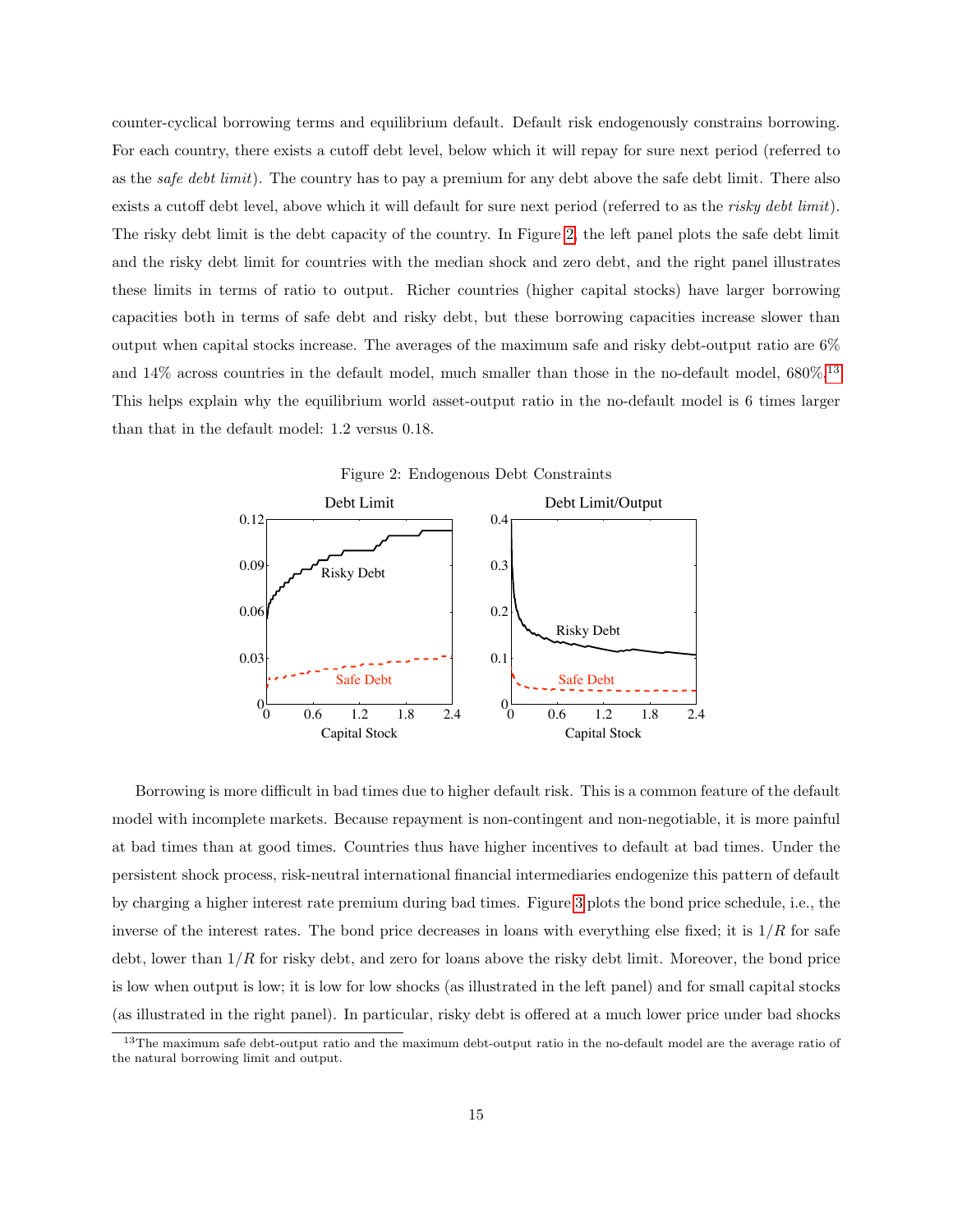than under good shocks, as is shown in the left panel for the debt range between 0.03 and 0.09. This larger price discount at bad times makes the country even more constrained because an additional unit of risky debt provides much fewer resources from the lenders. Thus, sovereign default risk generates time-varying impediments to international risk sharing; borrowing is the most costly when countries need it the most in bad times to smooth consumption.

<span id="page-17-0"></span>

The left panel plots the bond prices of countries with median capital and zero debt under different shock realizations. The right panel plots the bond prices of countries with the median shock and zero debt under different capital stocks.

Default risk gives rise to equilibrium default, which hurts risk sharing. Equilibrium default provides some state contingency in debt repayment; default usually occurs in bad times and so stopping servicing debt helps mitigate drops in current consumption. Equilibrium default, however, hinders risk sharing in that defaulting countries are excluded from financial markets for a long random period. Since shocks are serially correlated, countries are likely to remain in bad times in this exclusion period and want to borrow, but they cannot. When we compare countries with a default history with those without a default history in our simulation, the first group has lower risk sharing than the second group; the regression coefficient  $\beta_1$  is 0.65 for the first group and 0.57 for the second group.[14](#page-17-1) Thus, actual default in fact hurts overall risk sharing. The default model generates 15% of countries in the state of default (see Table [5\)](#page-15-0), which also contributes to the low degree of risk sharing.

Given the importance of default risk and equilibrium default on international risk sharing, we illustrate the patterns of risky borrowing and equilibrium default in the model economy. When a country receives a better shock, especially when it switches from the high-volatilty regime to the low-volatility regime, it has large incentive to borrow to build up capital stock and to increase consumption given the highly persistent shock process. The country might borrow risky loans given favorable bond prices at good times. This leads to a borrowing boom. If the good shock is around for a long enough period, the country will gradually pay

<span id="page-17-1"></span><sup>&</sup>lt;sup>14</sup>The F-test cannot reject the hypothesis that the regression coefficient for defaulters is larger than that for non-defaulters at the 5 percent significance level.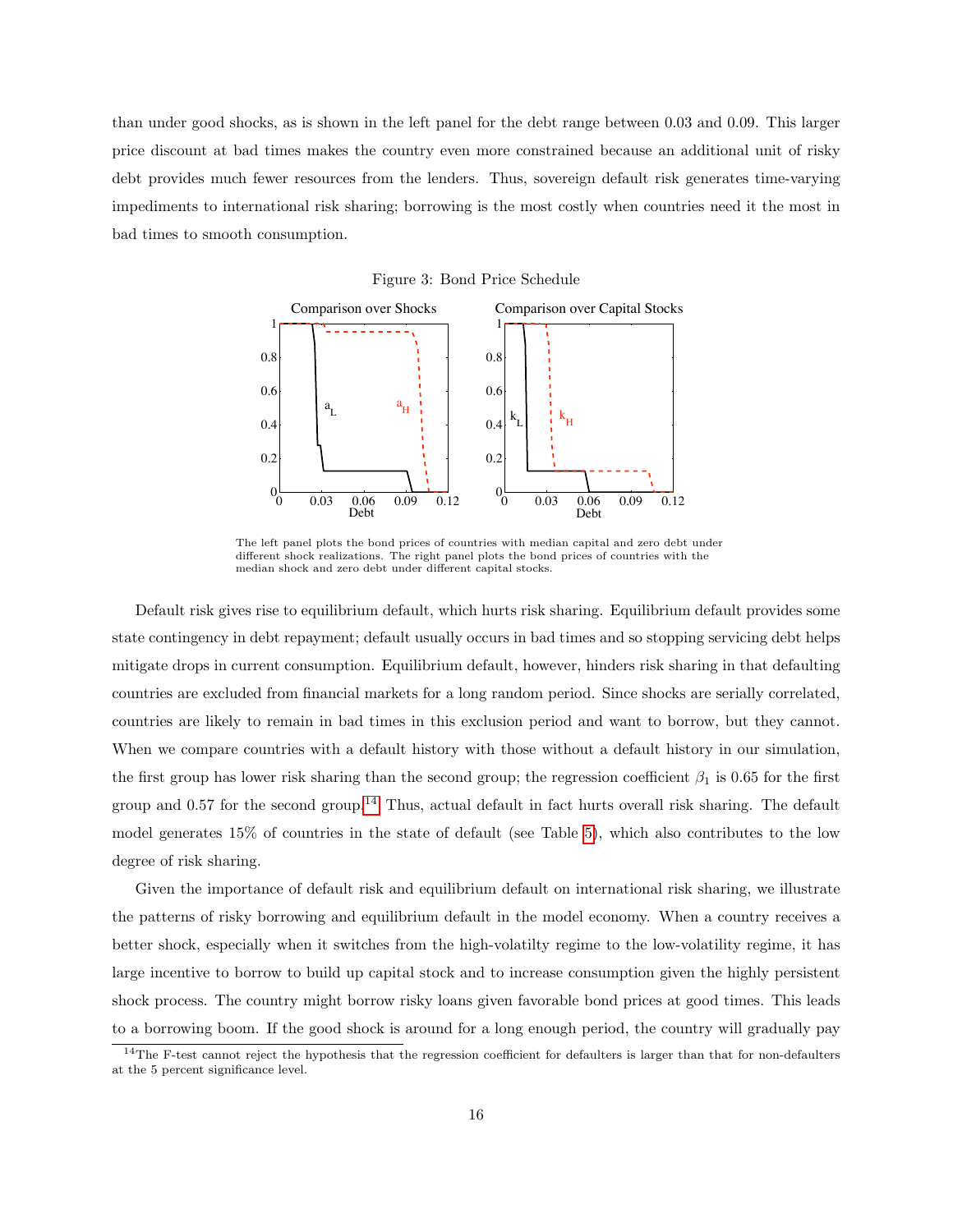off its debt and start to lend to the rest of the world. Before the country pays off its debt, however, each period there is some probability that the country is hit by a bad shock or switches back to the high-volatility regime. With large outstanding debt and a low current output, the country might end up in default. Thus, the model predicts that countries default in bad times at the high-volatility regime with large debt. Later we will test these model implications with empirical observations on sovereign default.

#### 3.5 Impact of Financial Integration

The above discussion illustrates how sovereign default risk prevents countries from risk sharing through endogenous constraints on borrowing, which is more difficult in bad times, and costly equilibrium default. These mechanisms are the inherent features of a world with default risk and incomplete markets, independent of capital controls. Now we compare the two experiments to show why international risk sharing improves little when financial integration increases. Table [6](#page-18-0) reports comparison of key statistics.

|                                            | Less-Integrated Period | More-Integrated Period |
|--------------------------------------------|------------------------|------------------------|
|                                            | $\tau = 4\%$           | $\tau = 0$             |
| World asset-output ratio                   | 0.08                   | 0.18                   |
| Maximum safe debt-output ratio             | 0.05                   | 0.06                   |
| Maximum debt-output ratio                  | 0.10                   | 0.14                   |
| Interest rate premium                      | 0.02                   | 0.03                   |
| Newly defaulted rate                       | 0.02                   | 0.03                   |
| Fraction of countries in the penalty phase | 0.10                   | 0.15                   |
| Regression coefficient $\beta_1$           | 0.64(0.04)             | 0.63(0.03)             |
| Consumption equivalence $\tilde{c}$        | 0.325                  | 0.329                  |

<span id="page-18-0"></span>Table 6: Model Implications across the Two Experiments

Notes: numbers in parentheses are standard errors.

The removal of capital controls boosts international borrowing and lending. The direct effect is that it eliminates the tax on foreign capital flows and makes international financial markets more attractive. The indirect effect is that it loosens the borrowing constraints because countries are more willing to repay their debt with more attractive financial markets. When  $\tau$  decreases from 4% to 0%, the average maximum safe debt-output ratio increases from 5% to 6% and the average maximum debt-output ratio increases from 10% to 14%. Foreign savings levels increase more than foreign debt levels in response to the removal of capital controls, as is shown in Figure [4.](#page-19-0) Though the maximum amounts of both borrowing and savings increase, the maximum savings increases from 0.15 to 0.65, but the maximum borrowing only moves from 0.1 to 0.14. This is the result of the endogenous borrowing constraint still present from default risk. In sum, financial integration increases, and the world asset-output ratio also rises from 8% to 18% as in the data.

Despite this increase in the world asset-output ratio, there is no significant improvement in international risk sharing. The key behind this result is again sovereign default risk. Default risk constrains the increase of capital flows across countries. To demonstrate this, we conduct an experiment with the same reduction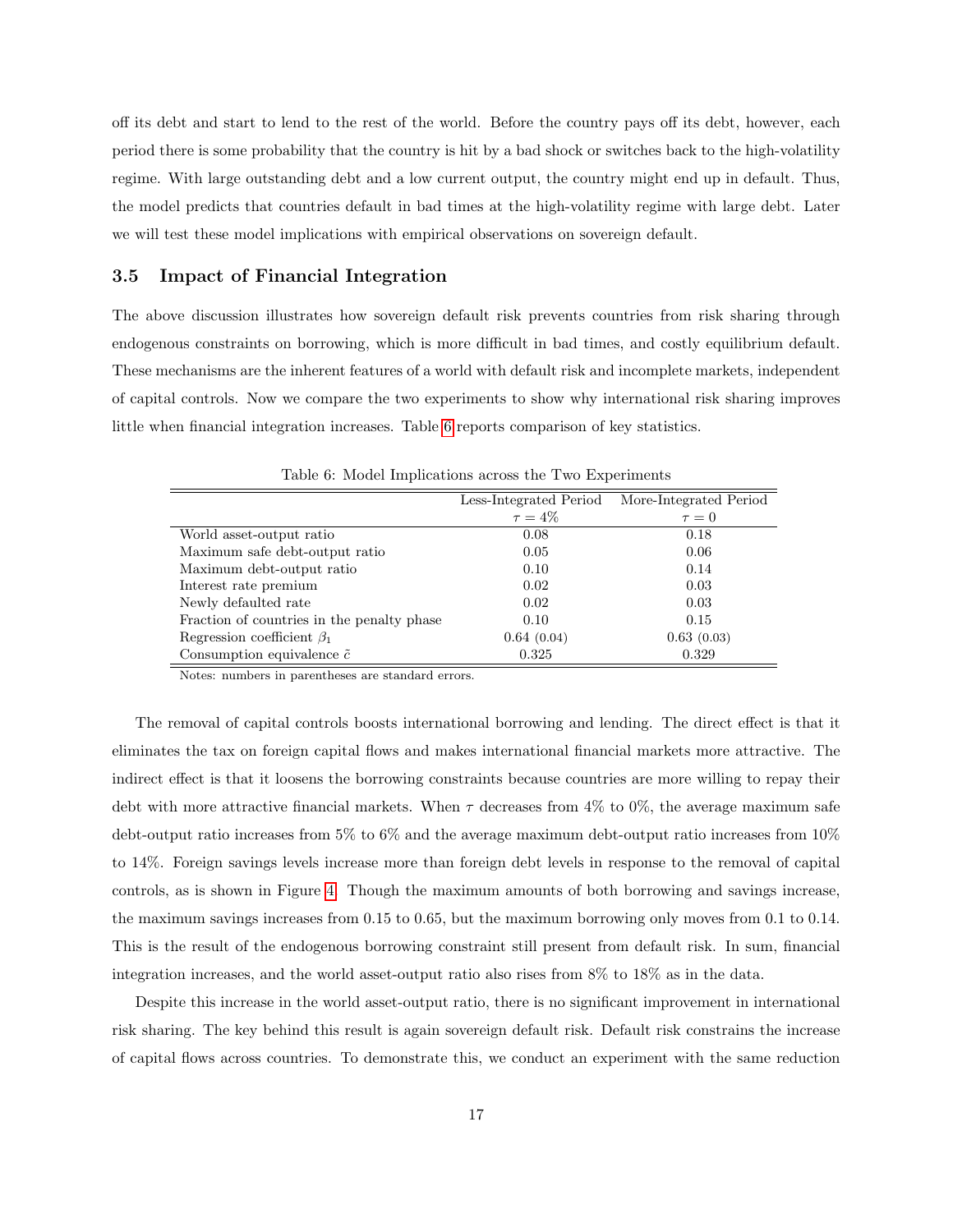<span id="page-19-0"></span>

of the tax in the no-default model. The world asset-output ratio increases by about six times from 18% to 121% in the no-default model. As a result, international risk sharing improves significantly; the regression coefficient  $\beta_1$  decreases from 0.56 to 0.45.<sup>[15](#page-19-1)</sup> In contrast, the default model only leads to the doubling of the world asset-output ratio. This seemingly large increase in capital flows is too small to increase international risk sharing significantly.

Moreover, countries also do more risky borrowing under a lower tax, which leads to more frequent sovereign defaults. In particular, countries with debt levels in region B and C of Figure [4](#page-19-0) have a 5% probability of default. A higher density of countries in region B and C, induced by the removal of capital controls, leads to more frequent default episodes. Consequently, we observe a higher average risk premium and a higher default rate in the more-integrated period, reported in Table [6.](#page-18-0) The average risk premium is 1% higher, and the newly defaulted rate is 1% higher in the more-integrated period.<sup>[16](#page-19-2)</sup> Furthermore, the fraction of countries in the penalty phase is also higher in the more-integrated period than that in the less-integrated period: 15% versus 10%. Our previous discussion shows that both the higher risk premia and the actual defaults hurt the degree of risk sharing.

We also look at welfare in the default model across the two periods. Following the standard approach,

<span id="page-19-1"></span><sup>&</sup>lt;sup>15</sup>The standard errors of both coefficients are 0.02.

<span id="page-19-2"></span><sup>&</sup>lt;sup>16</sup>The newly defaulted rate is the fraction of countries in the normal phase that decide to default.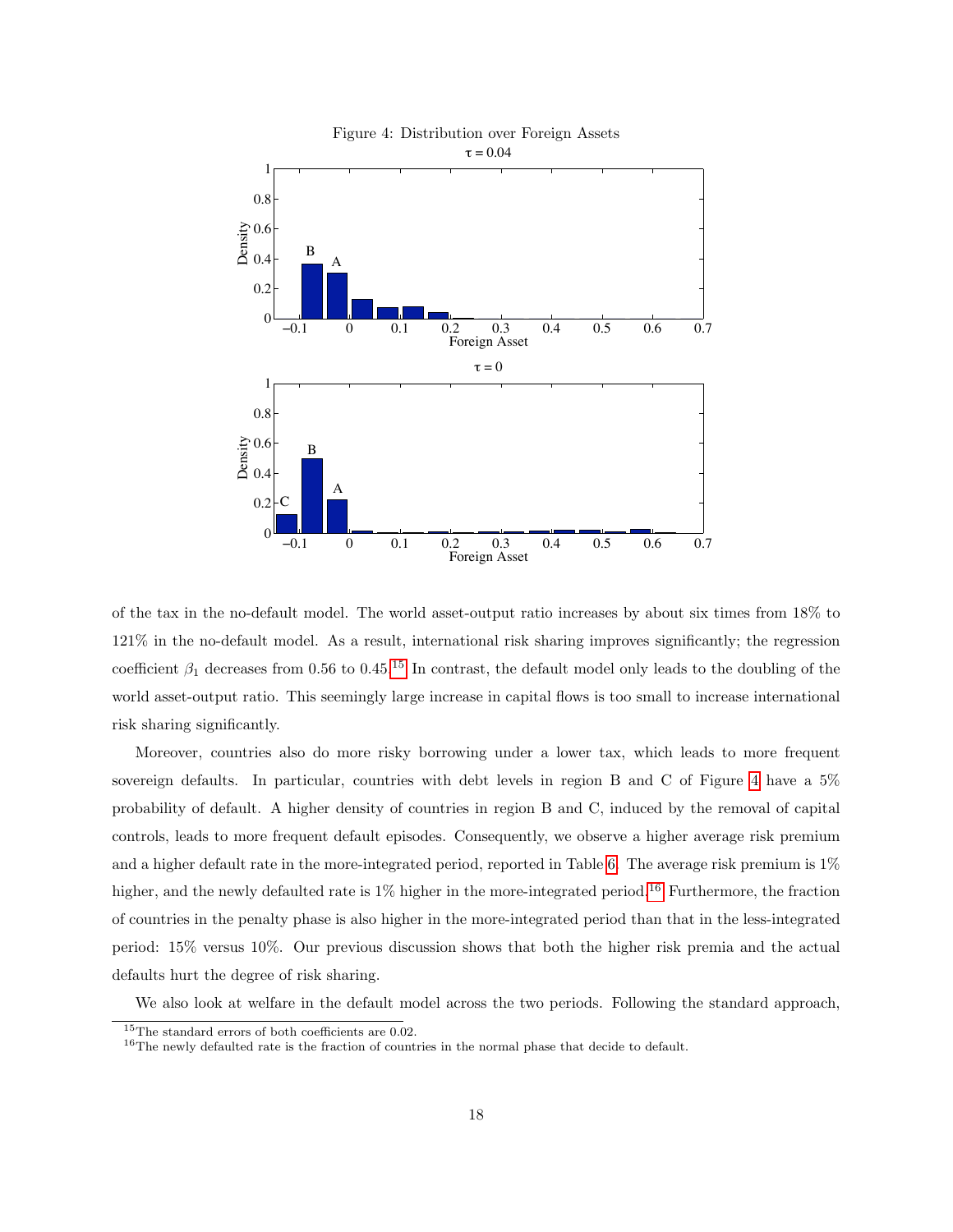we measure welfare with permanent consumption  $\tilde{c}$ , given by

$$
\frac{u(\tilde{c})}{1-\beta} = \sum_{x} V(x)\mu(x). \tag{13}
$$

Permanent consumption is the constant consumption level that gives the same level of welfare as that of an average country in the model. We find that the removal of capital controls produces a welfare gain of a 1.2% increase in permanent consumption. This increase incorporates benefits from elimination of the tax, from a more efficient capital allocation and from better risk sharing.

To evaluate the impact of financial frictions on the welfare gain, we compute permanent consumption for the no-default model and for the complete markets model under  $\tau = 0$  using the same parameters as in the default model. We find that the welfare is 42% higher in the no-default model and 68% higher in the complete markets model than that in the default model under  $\tau = 0.04$ .<sup>[17](#page-20-0)</sup> Thus, the welfare gain from the removal of capital controls is small when international financial markets are characterized by limited enforcement on debt contracts. The small welfare gain is consistent with our finding of little improvement in international risk sharing in response to the removal of capital controls.

In summary, contrary to the conventional wisdom, we show that financial integration does not necessarily lead to increased risk sharing using our quantitative model. This helps reconcile why the extensive empirical studies find little evidence of better risk sharing in the more-integrated period. The numerical analysis also shows that the observed degree of financial integration seems large, but it is far smaller than the degree needed to increase risk sharing significantly. Thus, the commonly proposed policy—the removal of capital controls—cannot automatically deliver increased international risk sharing, if financial contracts are incomplete and imperfectly enforced.

### 4 Further Analysis

In the previous section, we demonstrated the impacts of sovereign default risk on financial integration and international risk sharing. In this section we conduct further tests and analysis of the model mechanism. First, we show that the model implications on sovereign default are consistent with empirical observations. Second, we illustrate that the model implications on differential degrees of risk sharing across subgroups are consistent with the data. Third, we experiment with an alternative modeling of capital controls, the quantity mechanism, and find that our conclusion is robust.

<span id="page-20-0"></span><sup>&</sup>lt;sup>17</sup>We find a much larger welfare gain under complete markets than that in [van Wincoop](#page-26-2) [\(1999\)](#page-26-2). The reason is that we study production economies and calibrate our model to a sample of both developed and developing countries, while [van Wincoop](#page-26-2) [\(1999\)](#page-26-2) studies endowment economies and calibrates his model to only OECD countries. The scope for welfare gains from financial integration is thus larger in our study.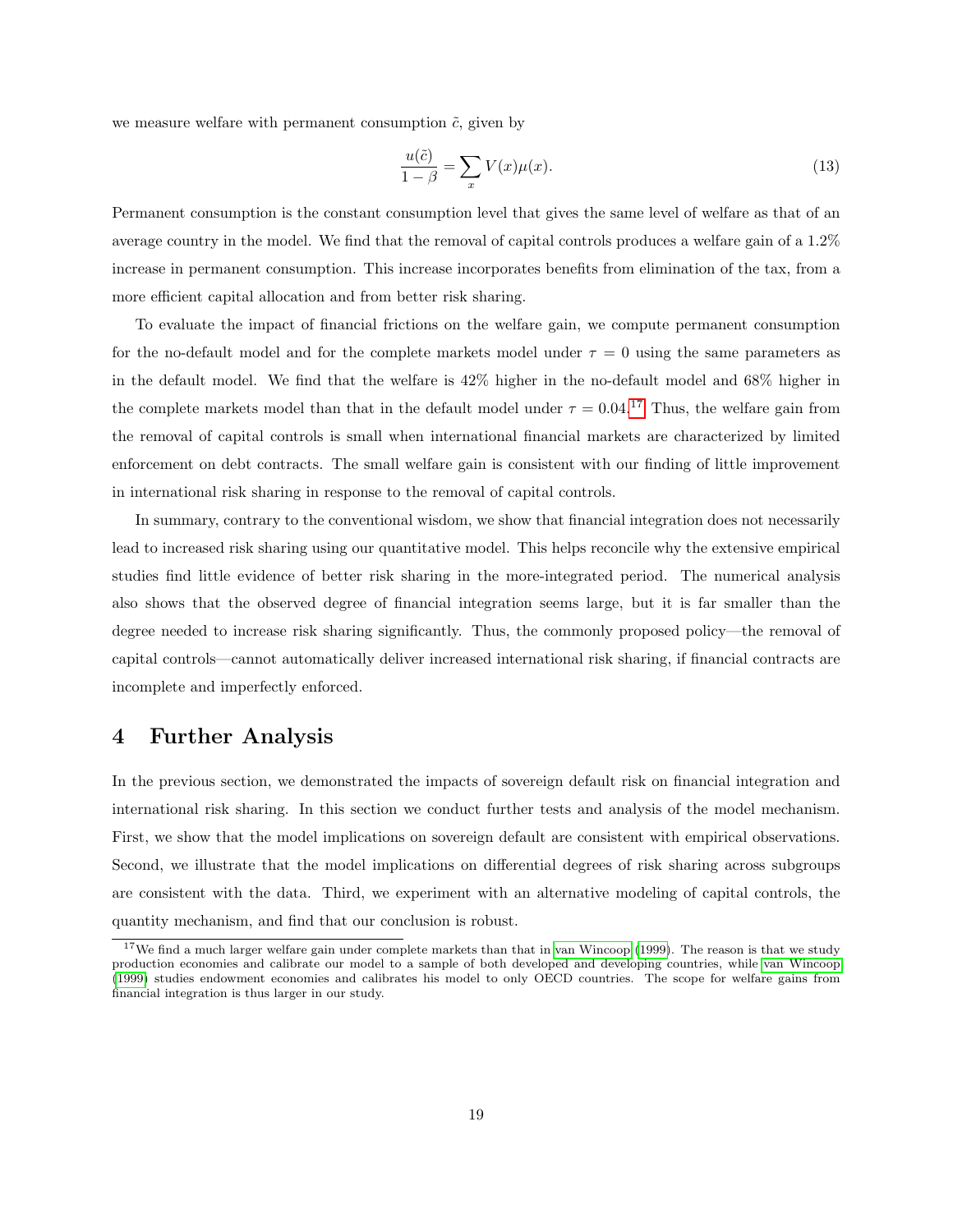### Model Implications on Sovereign Default

Our model has three main implications on sovereign default. First, all default episodes in the model happen in the high-volatility regime, and none in the low-volatility regime. The high-volatilty regime has lower and more volatile TFP realizations than the low-volatility regime. This is broadly consistent with the empirical findings. After 1970, all default episodes happen in emerging markets, and none in OECD countries. Furthermore, emerging markets have much more volatile TFP processes than OECD countries.

Second, the model predicts that defaulting countries have larger debt than non-defaulting countries: 56% versus 13% of their output. This is consistent with the finding in [Reinhart et al.](#page-25-10) [\(2003\)](#page-25-10). They document that for a sample of 27 middle-income countries, defaulting countries on average borrow more in terms of output than non-defaulting countries: around 41% versus 34%.

Third, the model produces a higher fraction of countries in the penalty phase in the more-integrated period. Empirically, we construct the fraction of countries in the penalty phase using the sovereign default episodes collected by Standard & Poor's. We classify a country as "in the penalty phase" if it has not resumed its normal debt services and regained access to markets after the event of default. Among our 43 countries, the fraction of countries in the penalty phase almost doubles over the two periods: 5% in the less-integrated period and 9% in the more-integrated period.<sup>[18](#page-21-0)</sup> When looking at a larger sample of 202 countries, for which [Beers and Chambers](#page-24-11) [\(2004\)](#page-24-11) provide the detailed information on sovereign default, we find a similar pattern: the fraction of countries in the penalty phase is 10% in the less-integrated period and 26% in the more-integrated period.

### Risk Sharing Across Subgroups

Our model predicts that countries in the low-volatility regime have better risk sharing than those in the highvolatility regime. Countries in the low-volatility regime never default because their TFP is of high levels and low volatility. Thus, they face looser borrowing constraints and lower interest rate schedules than those in the high-volatility regime, and so enjoy better risk sharing. In addition, these countries also accumulate a large amount of precautionary savings to insure against the likelihood of switching to the high-volatility regime, which also provides self-insurance. To demonstrate this prediction, we simulate a large number of countries from the invariant distribution and divide countries into two groups according to their regimes for each experiment. We then look at the degree of risk sharing for each subgroup, and report the results in Table [7](#page-22-0) under the model panel. The regression coefficient for countries in the low-volatility regime is around 0.64 and statistically lower than that for countries in the high-volatility regime, 0.85.

We investigate this prediction empirically by dividing our sample into two groups: OECD countries and emerging markets. Loosely speaking, the low-volatility regime can be interpreted as the OECD countries

<span id="page-21-0"></span><sup>18</sup>See Data Appendix 2 for detailed documentation.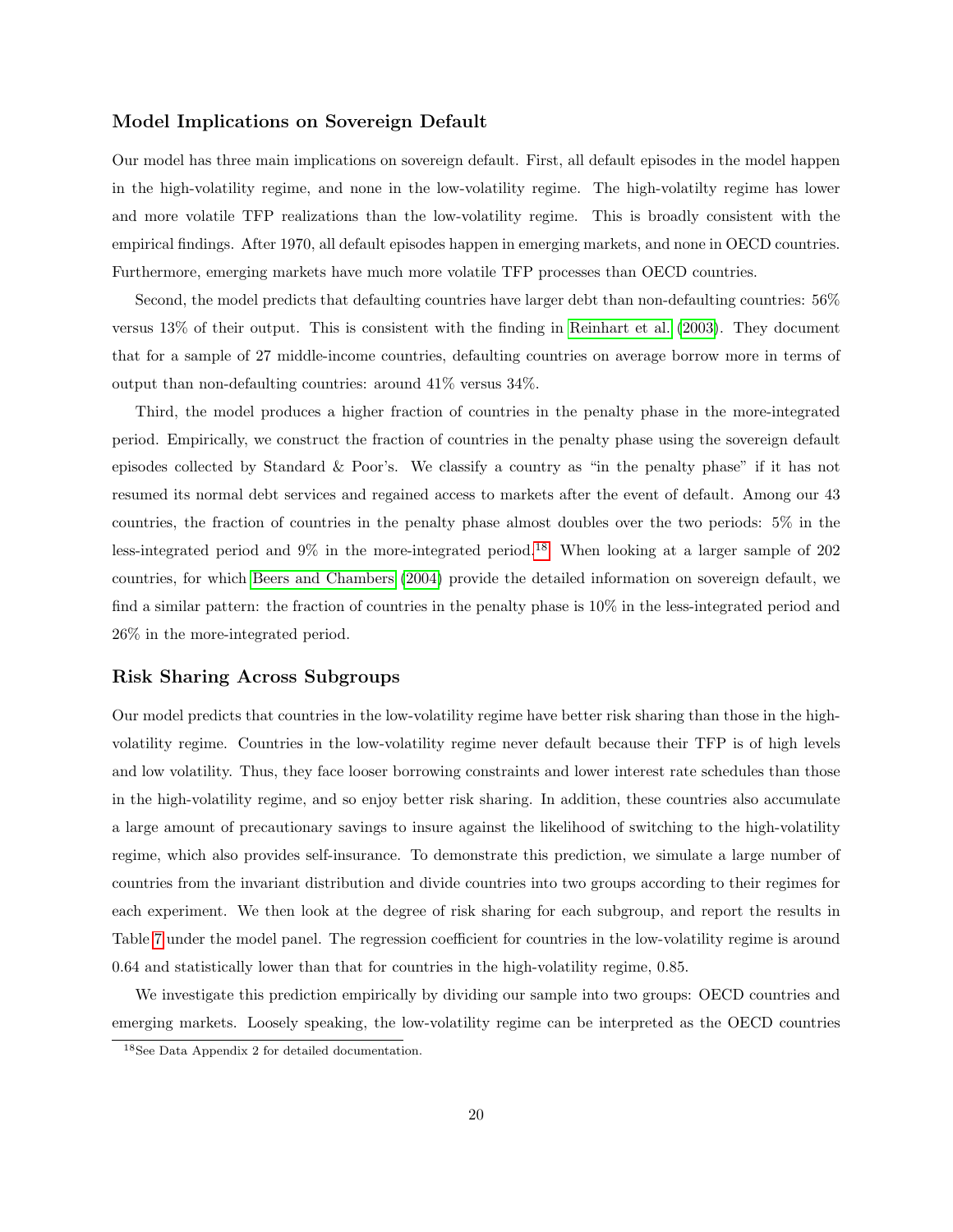|                                   | Data.        |              | Model         |              |
|-----------------------------------|--------------|--------------|---------------|--------------|
|                                   | 1970-1986    | 1987-2004    | $\tau = 0.04$ | $\tau=0$     |
| Low-volatility regime (OECD)      | $0.62$ (.04) | $0.60$ (.03) | 0.64(0.01)    | $0.63$ (.02) |
| High-volatility regime (emerging) | 0.79(0.05)   | 0.88(0.02)   | 0.85(0.02)    | 0.85(0.03)   |

<span id="page-22-0"></span>Table 7: Risk Sharing  $\beta_1$  Across Sub-groups

Note: numbers in parentheses are standard errors.

and the high-volatility regime as the emerging markets. We measure the degree of risk sharing for each subgroup and report the empirical results in Table [7](#page-22-0) under the data panel. The OECD countries have better risk sharing than emerging markets in each sub-period, which is consistent with our model's implication.

When examining the model implications before and after financial liberalization, we find that both groups show little improvement in risk sharing. This finding is not surprising for countries in the high-volatility regime because they are on average borrowers and greatly constrained in borrowing due to default risk both before and after liberalization. It is surprising, however, for countries in the low-volatility regime because they are on average savers and financial liberalization remove all constraints on savings. The key to understanding this finding is the general equilibrium effect. After financial liberalization, the increase in borrowing is limited due to the presence of default risk. Thus, in equilibrium the increase in savings is also limited; this occurs through a lower risk free interest rate which lowers saving incentives of countries in the low-volatility regime. This finding is consistent with the data: both the OECD and emerging countries show no significant improvement in risk sharing after financial liberalization.

### Alternative Form of Capital Controls

We conduct a robustness check of our result on an alternative form of capital controls: the quantity control. Instead of imposing taxes on international borrowing and lending, we impose a quantity restriction on international borrowing and lending, given by

$$
-B_M \le b' \le B_M,\tag{14}
$$

where  $B_M > 0$  is the maximum amount of international transactions. We first calibrate  $B_M$  to match the observed asset-output ratio in the less-integrated period. We next remove the quantity restriction in the second experiment to mimic financial liberalization in the more-integrated period. We find that the degree of international risk sharing is almost the same across the two experiments:  $\beta_1$  is 0.66 with a standard error 0.04 in the less-integrated period and 0.63 with a standard error of 0.03 in the more-integrated period. Thus, our conclusion that international risk sharing shows little improvement despite financial liberalization is robust to different modeling choices of the capital controls.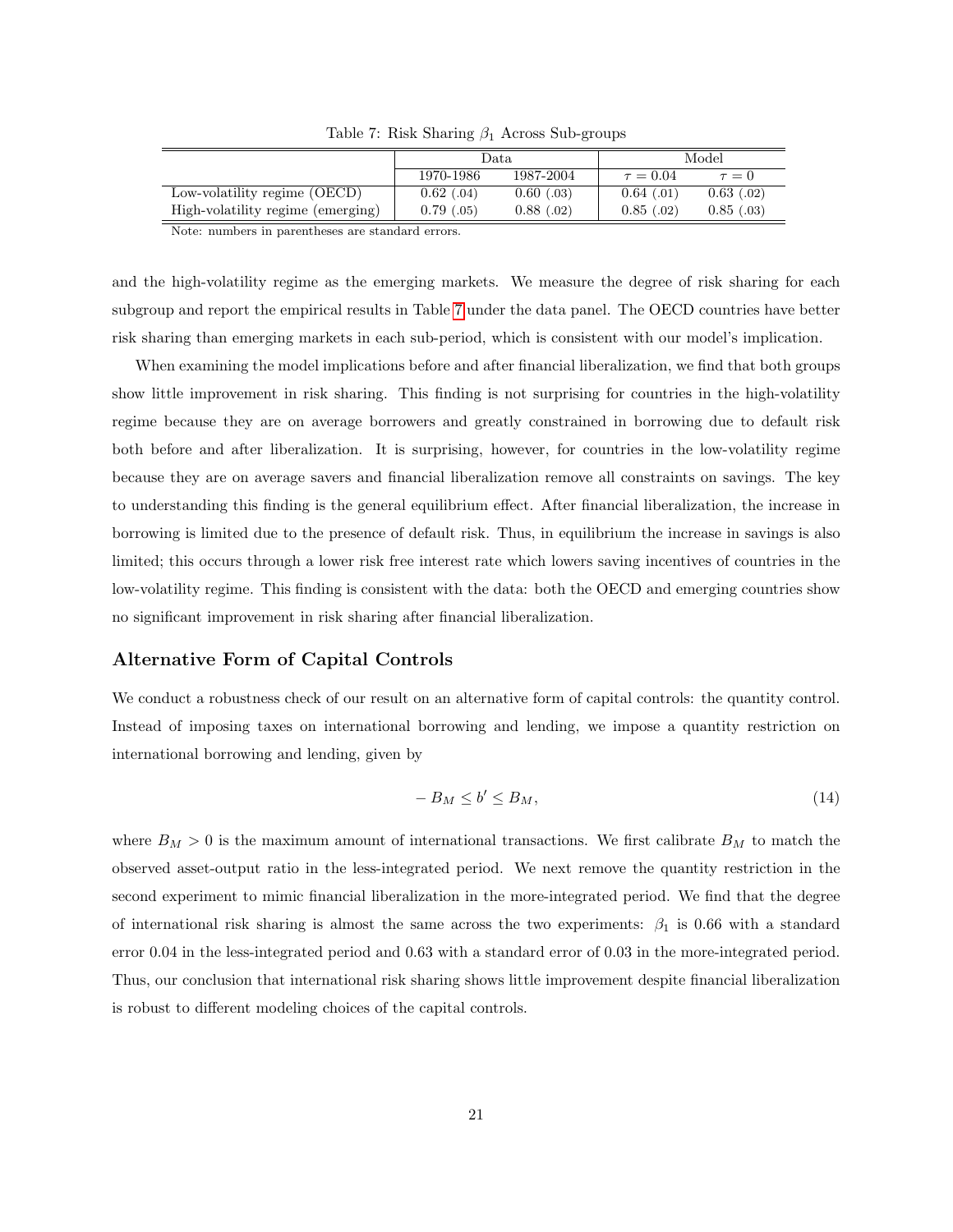## 5 Conclusion

Over the last two decades, the world witnessed a widespread reduction in capital controls. As a result, countries became more financially integrated over time. Conventional wisdom predicts that countries can better insure macroeconomic risk when they are more financially integrated. The large empirical literature on this subject, however, finds little evidence of increased international risk sharing over time despite widespread financial deregulation.

This work shows that the liberalization of financial markets does not necessarily lead to a significant increase in international risk sharing if contracts are incomplete and enforceability of debt repayment is limited. Default risk on sovereign debt acts as an impediment to capital flows and constrains the degree of financial integration. Thus, the observed increase in financial integration, while seemingly large, is too limited to significantly improve risk sharing.

We demonstrate this idea using a calibrated DSGE model with a continuum of countries and their default choices on sovereign debt. We quantify the degree of capital controls by matching the observed capital flows in the less-integrated period in the first experiment, and eliminating capital controls in the second experiment. We find that when countries remove capital controls, capital flows increase, but the increase is quantitatively too small to significantly improve risk sharing. In addition, financial integration leads to more sovereign defaults, which hurts risk sharing.

Limited enforceability on debt contracts profoundly impacts international capital flows and international risk sharing. Sovereign default risk endogenously constrains borrowing, makes borrowing more difficult in bad times, and generates costly equilibrium default. Thus, default risk is a time-varying impediment to international risk sharing. The commonly proposed policy—the removal of capital controls and deregulation of financial markets—cannot automatically deliver significant improvements in international risk sharing so long as financial contracts are incomplete and imperfectly enforced.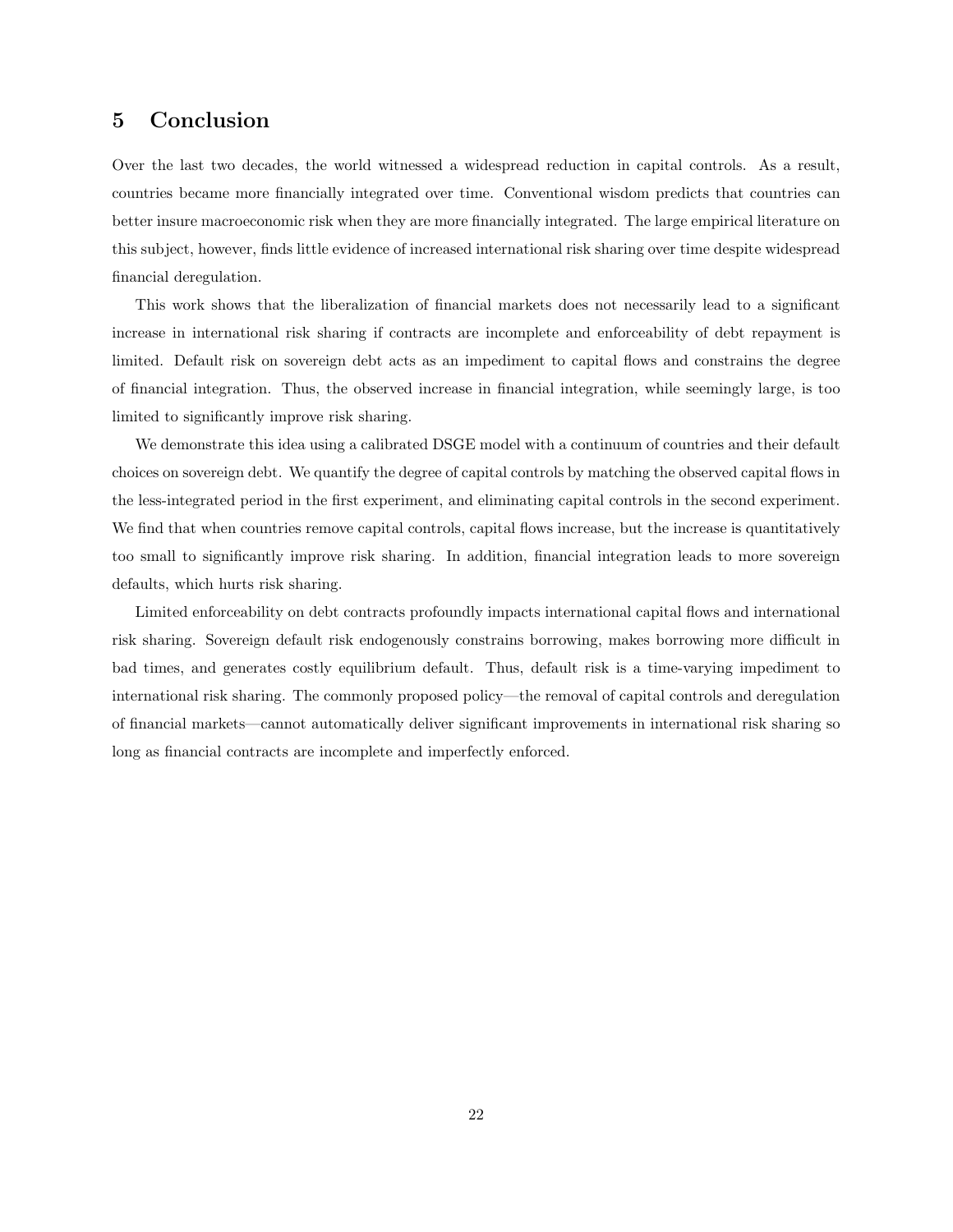# References

- <span id="page-24-1"></span>Aguiar, Mark and Gita Gopinath, "Defaultable Debt, Interest Rates, and the Current Account," Journal of International Economics, 2006, 69 (1), 64–83.
- <span id="page-24-2"></span>Arellano, Cristina, "Default Risk and Income Fluctuations in Emerging Economies," American Economic Review, 2007, forthcoming.
- <span id="page-24-12"></span>Backus, David K., Patrick J. Kehoe, and Finn E. Kydland, "International Real Business Cycles," Journal of Political Economy, 1992, 100 (4), 745–75.
- <span id="page-24-9"></span>Bai, Yan and Jing Zhang, "Solving the Feldstein-Horioka Puzzle with Financial Frictions," University of Michigan Working Paper, 2005.
- <span id="page-24-11"></span>Beers, David T. and John Chambers, "Sovereign Defaults: Heading Lower Into 2004," Standard & Poor's Research, 2004.
- <span id="page-24-8"></span>Cochrane, John H., "A Simple Test of Consumption Insurance," Journal of Political Economy, October 1991, 99 (5), 957–76.
- <span id="page-24-5"></span>Cohen, Daniel, "The Debt Crisis: A Postmortem," NBER Macroeconomics Annual, 1992, 7, 65–105.
- <span id="page-24-0"></span>Eaton, Jonathan and Mark Gersovitz, "Debt with Potential Repudiation: Theoretical and Empirical Analysis," Review of Economic Studies, 1981, 48 (2), 289–309.
- <span id="page-24-6"></span> $-$  and Raquel Fernandez, "Soverign Debt," in Gene M. Grossman and Kenneth Rogoff, eds., *Handbook* of international economics, Vol. 3, North-Holland, Amsterdam, 1995, pp. 2031–77.
- <span id="page-24-7"></span>Edison, Hali, Michael W. Klein, Luca A. Ricci, and Torsten Slok, "Capital Account Liberalization and Economic Performance: Survey and Synthesis," IMF Staff Papers, 2004, 51.
- <span id="page-24-4"></span>Gelos, R. Gaston, Ratna Sahay, and Guido Sandleris, "Sovereign Borrowing by Developing Countries: What Determines Market Access?," IMF Working Paper, 04/221, 2004.
- <span id="page-24-3"></span>Grossman, Herschel I. and John B. van Huyck, "Sovereign Debt As a Contingent Claim: Excusable Default, Repudiation and Reputation," American Economic Review, 1988, 78 (5), 1088–97.
- <span id="page-24-10"></span>Hamilton, James D., "A new approach to the economic analysis of nonstationary time series and the business cycle," Econometrica, 1989, 57 (2), 357–84.
- <span id="page-24-13"></span> $\mu$ , "Specification testing in Markov-switching time-series models," Journal of Econometrics, 1996, 70 (1), 127–57.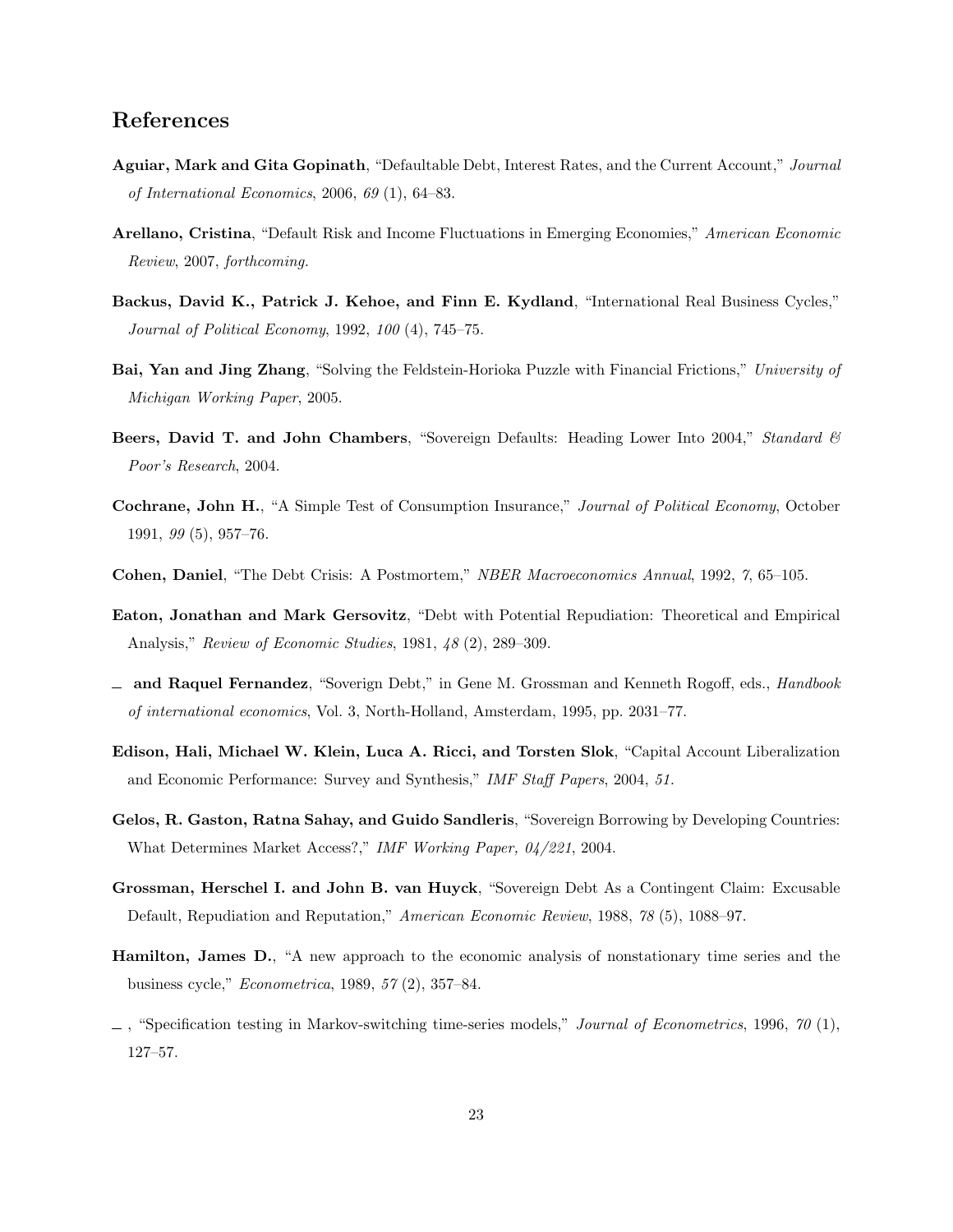- <span id="page-25-5"></span>**Jeske, Karsten**, "Private International Debt with Risk of Repudiation," *Journal of Political Economy* June 2006, 114 (3), 576–93.
- Kose, M. Ayhan, Eswar S. Prasad, and Marco E. Terrones, "How Does Financial Globalization Affect Risk-Sharing? Patterns and Channels," 7th Jacques Polak Annual Research Conference, 2006.
- <span id="page-25-1"></span> $\ldots$ , and  $\ldots$ , "Does Financial Globalization Promote Risk Sharing?," Journal of Development Economics, 2009, 89, 258–270.
- <span id="page-25-2"></span>Kraay, Aart, Norman Loayza, Luis Serven, and Jaume Ventura, "Country Portfolios," Journal of European Economic Association, 2005, 3 (4), 914–45.
- <span id="page-25-6"></span>Lane, Philip R. and Gian Maria Milesi-Ferretti, "The External Wealth of Nations Mark II: Revised and Extended Estimates of Foreign Assets and Liabilities, 1970-2004," Journal of International Economics, November 2007, 73 (2), 223–50.
- <span id="page-25-8"></span>Lewis, Karen K., "What Can Explain the Apparent Lack of International Consumption Risk Sharing?," Journal of Political Economy, 1996, 104 (2), 267–97.
- <span id="page-25-7"></span>Mace, Barbara, "Full Insurance in the Presence of Aggregate Uncertainty," Journal of Political Economy, 1991, 99 (5), 928–56.
- <span id="page-25-4"></span>Mendoza, Enrique G., "The Robustness of Macroeconomic Indicators of Capital Mobility," in Leonardo Leiderman and Assaf Razin, eds., *Capital Mobility: The Impact on Consumption, Investment and Growth*, Cambridge University Press, 1994, pp. 83–111.
- <span id="page-25-9"></span>Moser, Gabriel, Wolfgang Pointner, and Johann Scharler, "International Risk Sharing in Europe: Has Anything Changed?," in Klaus Liebscher, Josef Christl, Peter Mooslechner, and Doris Ritzberger-Gr:uenwald, eds., *The economic potential of a larger Europe*, Edgar Elger Publishing Inc., 2004.
- <span id="page-25-3"></span>Neely, Christopher J., "An Introduction to Capital Controls," Federal Reserve Bank of St. Louis Review, November/December 1999.
- <span id="page-25-0"></span>Prasad, Eswar, Kenneth Rogoff, Shang-Jin Wei, and M. Ayhan Kose, "The Effects of Financial Globalization on Developing Countries: Some Empirical Evidence," International Monetary Fund Occasional Papaer, 2003, 220.
- <span id="page-25-10"></span>Reinhart, Carmen M., Kenneth S. Rogoff, and Miguel A. Savastano, "Debt Intolerance," Brookings Papers on Economic Activity, 2003, 1, 1–74.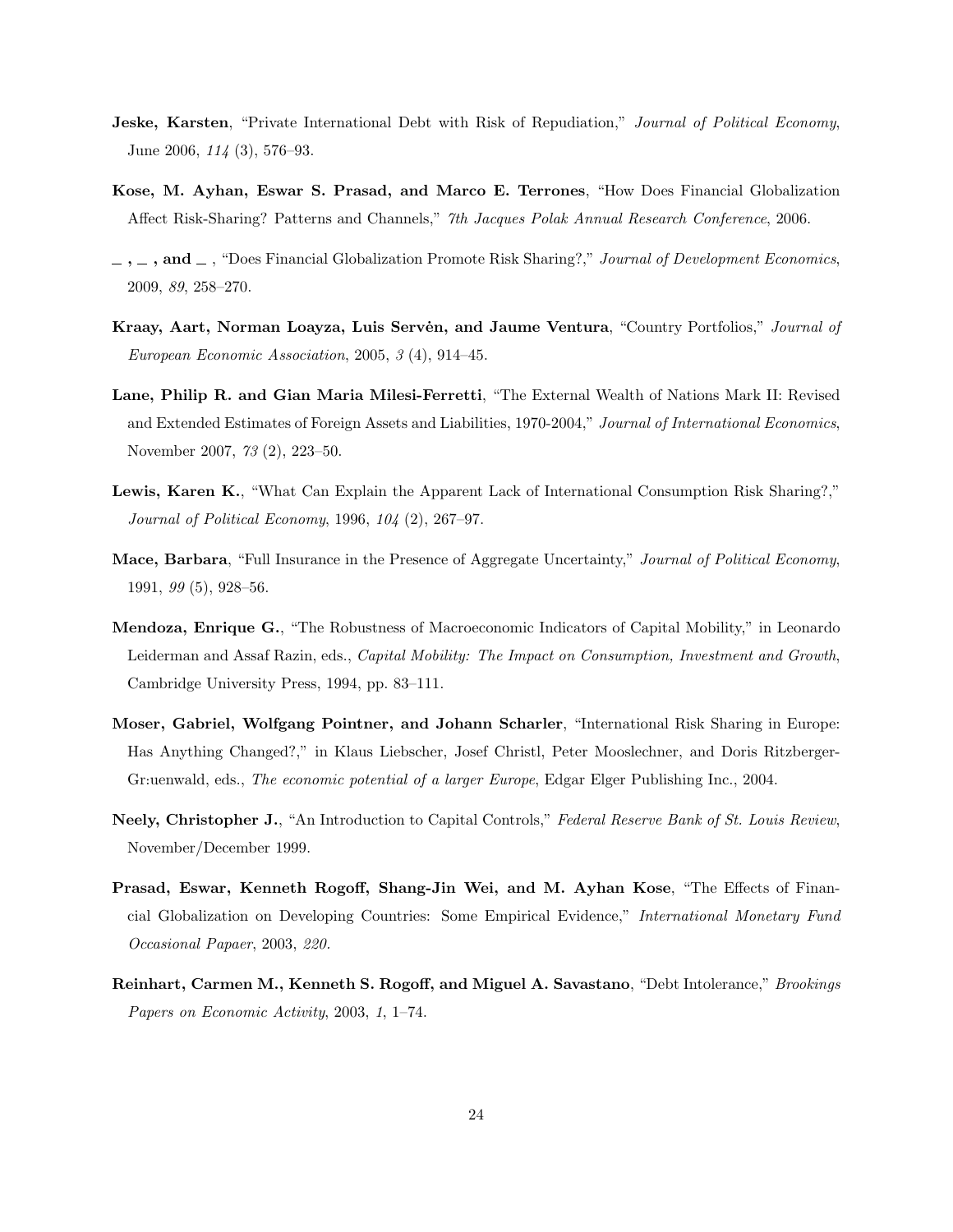- <span id="page-26-5"></span>Sorensen, Bent E., Yi-Tsung Wu, Oved Yosha, and Yu Zhu, "Home Bias and International Risk Sharing: Twin Puzzles Separated at Birth," Journal of International Money and Finance, 2007, 26 (4), 587–605.
- <span id="page-26-0"></span>Tesar, Linda L. and Ingrid M. Werner, "Home Bias and High Turnover," Journal of International Money and Finance, 1995, 14 (4), 467–92.
- <span id="page-26-3"></span>Tomz, Michael and Mark L.J. Wright, "Do Countries Default in 'Bad Times'?," Journal of the European Economic Association, May 2007, (2-3), 353–60.
- <span id="page-26-2"></span>van Wincoop, Eric, "How Big are Potential Welfare Gains from International Risksharing?," Journal of International Economics, 1999, 47, 109–35.
- <span id="page-26-4"></span>Wright, Mark L.J., "Private Capital Flows, Capital Controls and Default Risk," Journal of International Economics, 2006, 69, 120–49.
- <span id="page-26-1"></span>Yue, Vivian, "Sovereign Default and Debt Renegotiation," New York University Working Paper, 2005.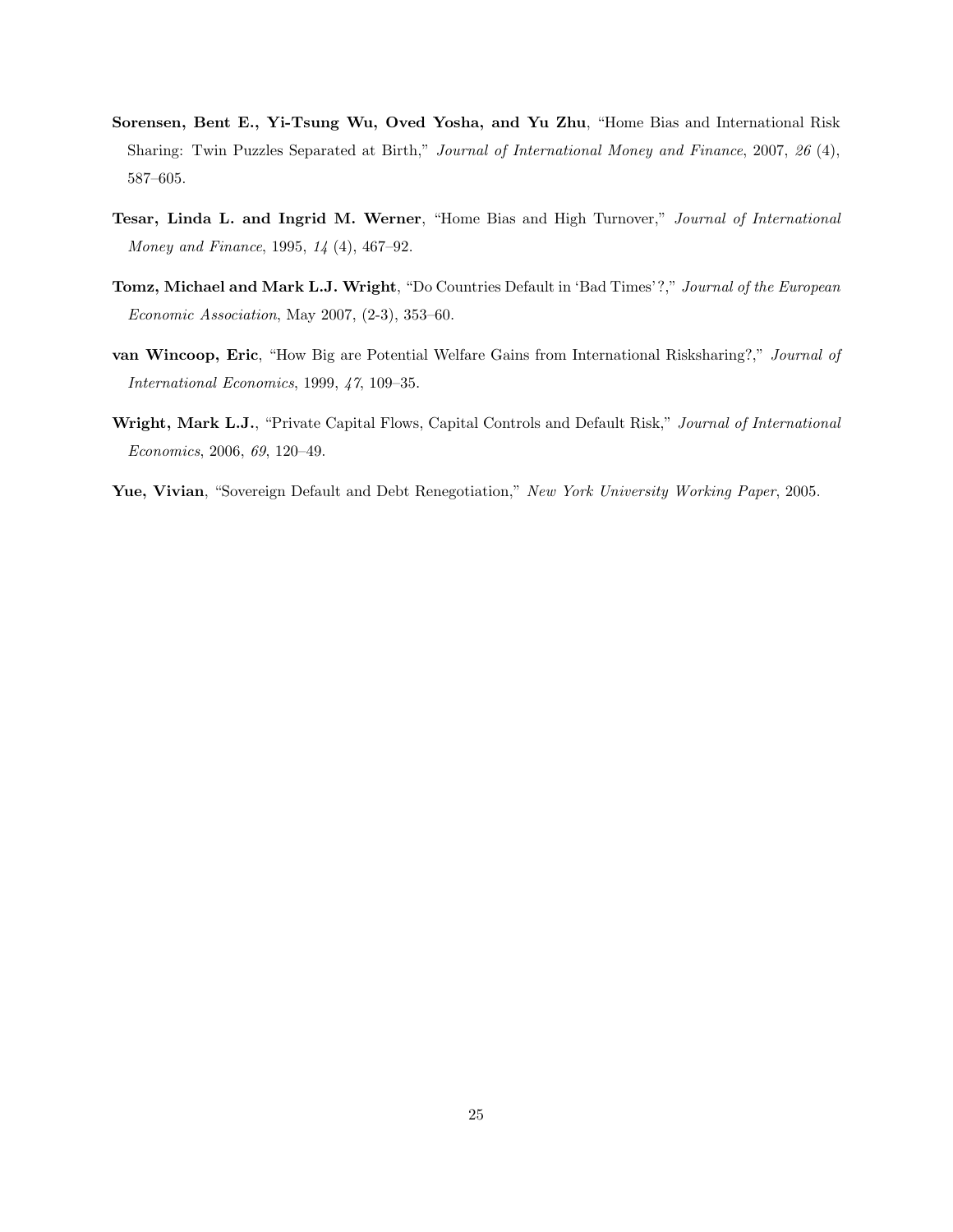# Data Appendix

In this appendix, we first describe the data sources and the country coverage in detail, then show the empirical facts on sovereign defaults, and finally present different measures of international risk sharing.

#### 1. Data Description

#### Country Sample

Given our interest in how financial integration affects risk sharing, we focus on countries with relatively open financial markets. Following [Prasad et al.](#page-25-0) [\(2003\)](#page-25-0), we include 21 OECD countries and 22 more-financiallyintegrated countries in our sample. The 21 OECD countries are Australia, Austria, Belgium, Canada, Denmark, Finland, Germany, France, Greece, Ireland, Italy, Japan, the Netherlands, Norway, New Zealand, Portugal, Spain, Sweden, Switzerland, the United Kingdom, and the United States. The 22 more-financiallyintegrated countries are Argentina, Brazil, Chile, China, Colombia, Egypt, Hong Kong, India, Indonesia, Israel, Korea, Malaysia, Mexico, Morocco, Pakistan, Peru, the Philippines, Portugal, Singapore, South Africa, Thailand, Turkey, and Venezuela.

#### Data Sources

The national accounts data (real GDP, real final consumption and real gross capital formation) are primarily from the World Bank's publication World Development Indicators 2004 (WDI); for missing years in WDI, we use the Penn World Table 6.2. For the 21 OECD countries, employment data are from the OECD databases. For the following 13 countries, employment data are from national statistics: Chile, Colombia, Egypt, India, Israel, Korea, Malaysia, Pakistan, the Philippines, Singapore, Thailand, Turkey, and Venezuela. For the remaining 9 countries, employment data are supplemented by the Penn World Table. The data used to measure financial integration are from the data set constructed by [Lane and Milesi-Ferretti](#page-25-6) [\(2007\)](#page-25-6). All variables except employment are in terms of the U.S. dollar.

#### 2. Sovereign Defaults over 1970–2004

In this appendix, we construct the overall statistics of the fraction of countries in default over the lessintegrated and the more-integrated period. We collect the episodes of sovereign defaults on foreign-currency bank or bond debt. According to Standard & Poor's, sovereign default is defined as "the failure to meet a principal or interest payment on the due date (or within the specified grace period) contained in the original terms of the debt issue". [Beers and Chambers](#page-24-11) [\(2004\)](#page-24-11) report sovereign default episodes for 202 sovereign countries from 1975 to 2002 using data from Standard & Poor's. We expand the year coverage of their data set to 1970–2004 for our 43 sample countries. In particular, only Argentina defaulted in 2003, and there are no countries defaulting during 1970–74 and 2004.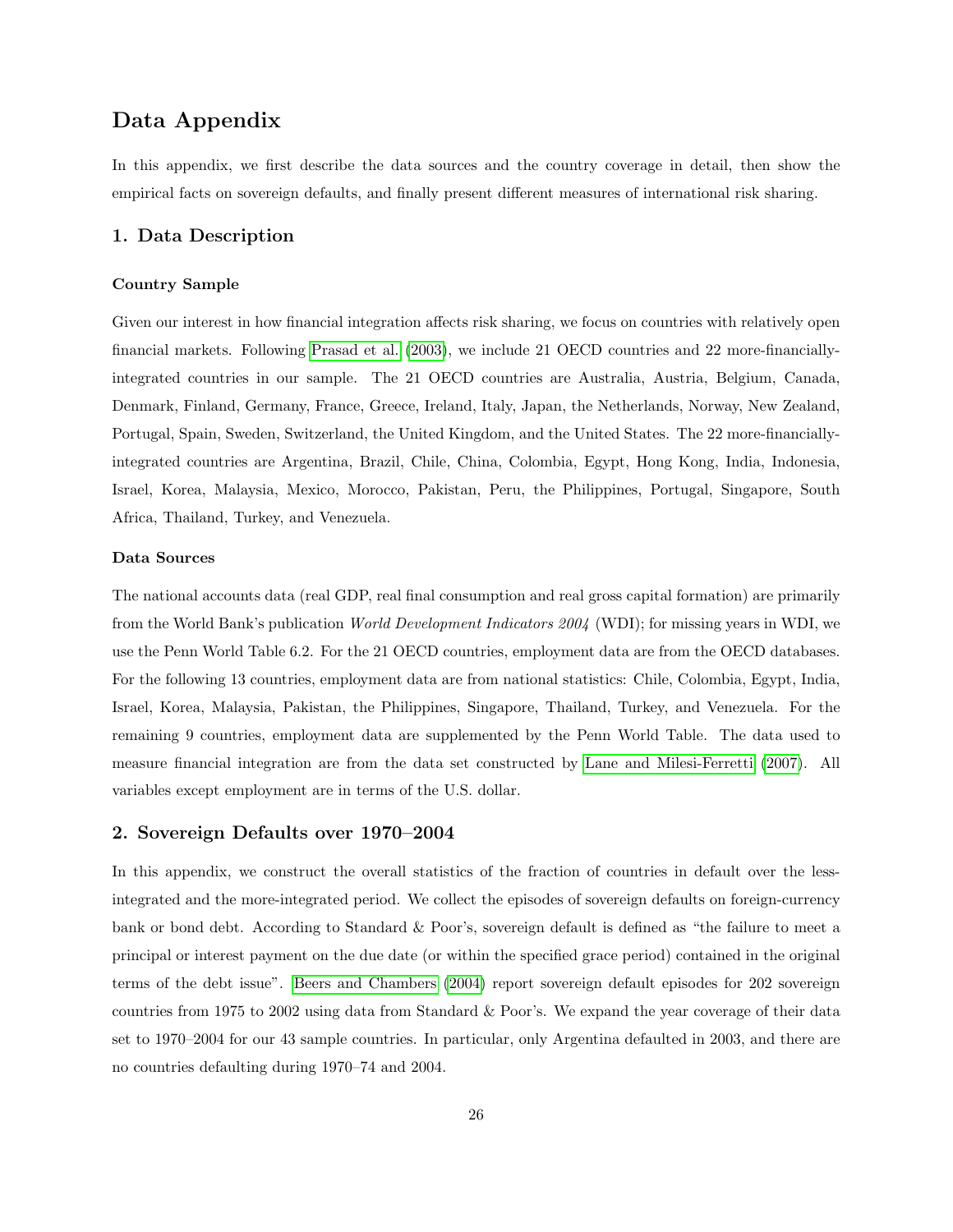The default episodes are summarized in Table [8.](#page-28-0) A country is classified as "in default" until its normal debt services resume after negotiation and it regains the access to markets. For example, Argentina defaulted in 1982 and is in default until 1993 according to Standard & Poor's. Using this table, we can construct the fraction of countries in default for each period. The average number of countries in default is 2.35 (about 5% of the 43 countries) in the less-integrated period and is 5.35 (about 9% of the 43 countries) in the more-integrated period. The fraction of countries in default almost doubles over the two periods.

<span id="page-28-0"></span>

| Country       | Years in Default         |
|---------------|--------------------------|
| Argentina     | $1982 - 93, 2001 - 03$   |
| <b>Brazil</b> | 1983-94                  |
| Chile         | 1983-90                  |
| Egypt         | 1984                     |
| Indonesia     | 1998-99, 2000, 2002      |
| Mexico        | 1982–90                  |
| Morocco       | $1983, 86 - 90$          |
| Pakistan      | 1998-99                  |
| Peru          | $1976, 78, 80, 84 - 97$  |
| Philippines   | 1983-92                  |
| South Africa  | $1985 - 87, 89, 93$      |
| Turkey        | $1978 - 79,82$           |
| Venezuela     | $1983 - 88, 90, 95 - 97$ |

### 3. Alternative Measurement of Risk Sharing

This appendix considers a robustness check over the risk sharing regression by allowing for a nonseparable utility function between leisure and consumption. We show that adding leisure cannot explain lack of international risk sharing. In addition, this appendix presents two alternative ways of measuring international risk sharing in the literature. One uses cross-section regression analysis. The other uses consumption volatility relative to output volatility. All experiements indicate no substantial increase in international risk sharing in the more-integrated period relative to the less-integrated period.

#### Non-Separable Utility Function

One attempt to explain lack of international risk sharing in the literature is assuming that leisure in the utility function is not separable from consumption. Here we follow [Lewis](#page-25-8) [\(1996\)](#page-25-8) and run a regression to control leisure in a nonseparable utility function,

$$
\Delta \ln c_t^i = \alpha(t) + \beta_0 \Delta \ln n_t^i + \beta_1 \Delta \ln y_t^i + u_t^i, \tag{15}
$$

where  $n_t^i$  denotes employment of country i at period t and  $\alpha(t)$  is a time-dummy variable. Table [9](#page-29-0) reports the regression coefficients  $\beta_0$  and  $\beta_1$  for different country groups and different time periods. For our sample of 43 countries, the regression coefficients on labor growth  $\beta_0$  are not significantly different from zero in both the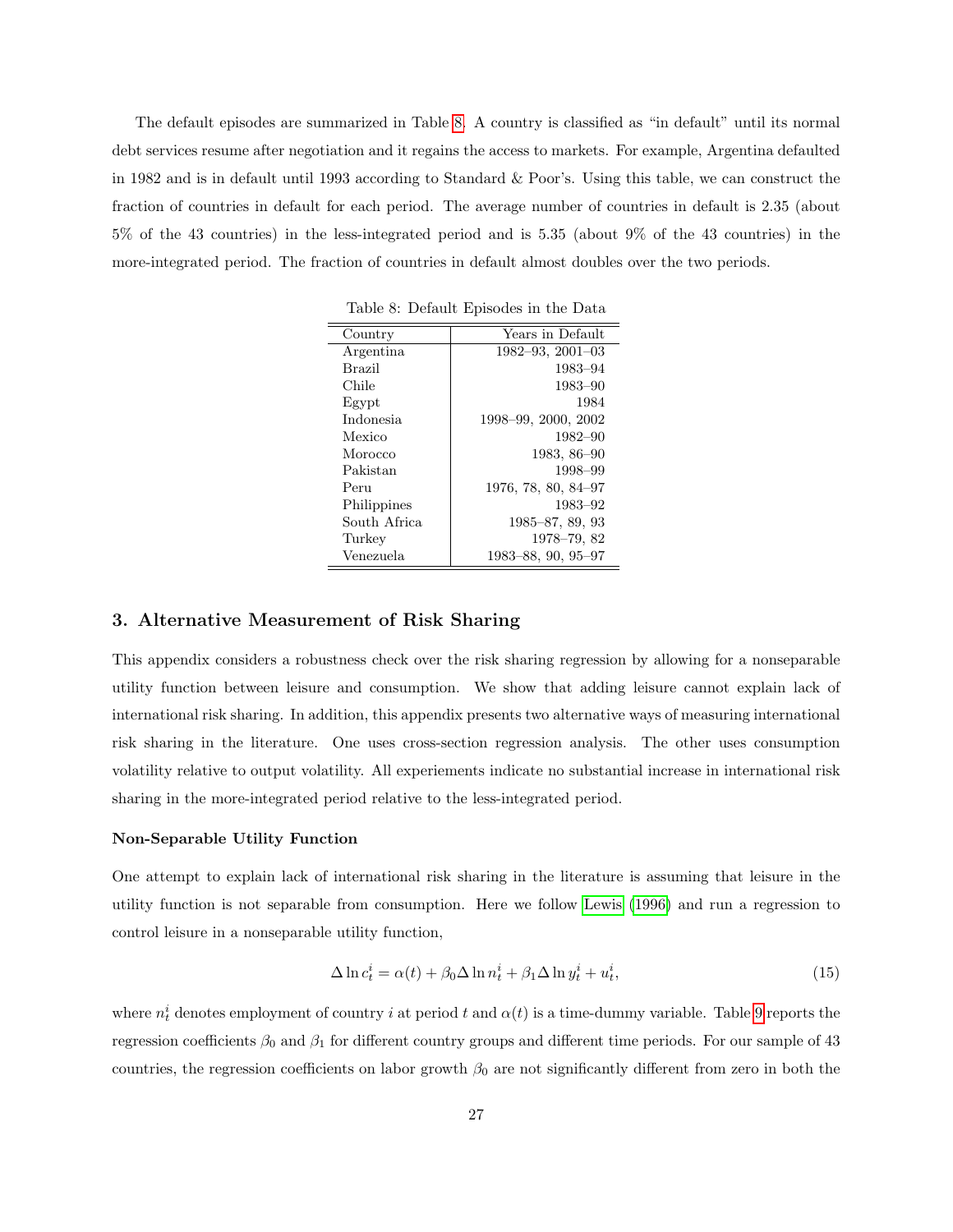less-integrated period and the more-integrated period, while the regression coefficients on output growth  $\beta_1$ remain large and significantly different from zero. This implies that assuming non-separability in leisure and consumption cannot explain apparent lack of risk sharing across countries, as documented by [Lewis](#page-25-8) [\(1996\)](#page-25-8). More importantly, there is still no significant improvement in risk sharing after financial liberalization, with  $\beta_1$  of 0.81 in the less-integrated period and 0.82 in the more-integrated period. The results hold similarly for the 22 emerging markets. For the 21 OECD countries, consumption growth responds to labor growth, but adding labor still cannot explain imperfect risk sharing across OECD countries. When controlling for non-separability in leisure and consumption, we observe a decrease in the regression coefficient  $\beta_1$  and thus an increase in international risk sharing. The improvement, however, is still modest relative to the prediction of the no-default model.

| Country Group         | Less-Integrated Period |              |               | More-Integrated Period |  |
|-----------------------|------------------------|--------------|---------------|------------------------|--|
|                       | 1970-1986              |              |               | 1987-2004              |  |
|                       | Øn                     |              | Dη            |                        |  |
| 43 countries          | $-0.01$ (.02)          | 0.81(0.03)   | 0.006(0.02)   | 0.82(0.02)             |  |
| 21 OECD countries     | 0.07(0.05)             | $0.72$ (.03) | 0.110(0.03)   | $0.60$ (.03)           |  |
| 22 emerging countries | $-0.03$ (.06)          | 0.84(0.05)   | $0.005$ (.03) | 0.86(0.02)             |  |

<span id="page-29-0"></span>Table 9: Measurement of Risk Sharing with Labor

Note: numbers in parentheses are standard errors.

#### Cross-Section Regression

One alternative way to estimate the degree of risk sharing is to use the cross-section regression, proposed by [Cochrane](#page-24-8) [\(1991\)](#page-24-8). We run the 3-year rolling cross-country regression of the average consumption growth rate on the average GDP growth rate:

$$
\Delta \ln c^i = \beta_0 + \beta_1 \Delta \ln y^i + u^i. \tag{16}
$$

Table [10](#page-29-1) reports the average cross-section regression coefficients  $\beta_1$  for each sub-period and for each country group. Again, international risk sharing is far from perfect for each period and each country group. More importantly, there is no significant increase in international risk sharing for both OECD countries and emerging countries over the two periods.

<span id="page-29-1"></span>Table 10: Median Regression Coefficient on Output Growth  $\beta_1$ 

| Country Group | Less-Integrated Period | More-Integrated Period |
|---------------|------------------------|------------------------|
|               | 1970-1986              | 1987-2004              |
| 43 countries  | .70(.10)               | .91(0.07)              |
| 21 OECD       | .75(.15)               | .79(.17)               |
| 22 Emerging   | .68(0.13)              | .90(0.10)              |

Note: numbers in parentheses are standard errors.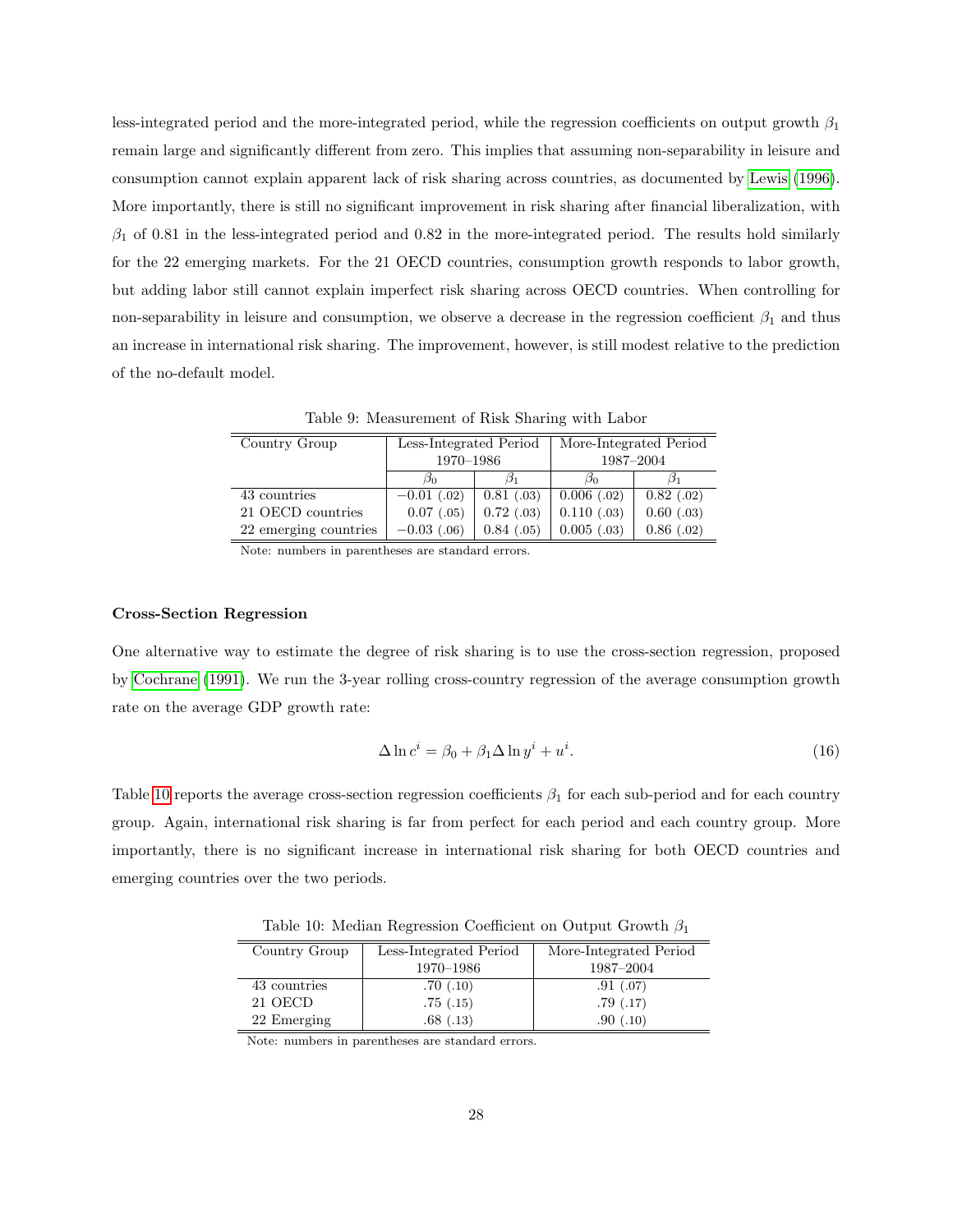#### Consumption Volatility

Besides the regression-based measurements of international risk sharing, another commonly used measurement is the ratio of consumption volatility and GDP volatility, as in [Backus et al.](#page-24-12) [\(1992\)](#page-24-12). With more financial integration, countries should have lower consumption volatility relative to output since countries can insure better their idiosyncratic shocks. Table [11](#page-30-0) reports the average ratio of consumption volatility and GDP volatility across different groups of countries over the two periods. There is no statistically significant decrease in the relative consumption volatility over the two periods.

<span id="page-30-0"></span>

| Country Group | Less-Integrated Period | More-Integrated Period |
|---------------|------------------------|------------------------|
|               | 1970-1986              | 1987-2004              |
| 43 countries  | 1.08(.29)              | 0.92(0.17)             |
| 21 OECD       | 1.07(0.23)             | 0.88(0.16)             |
| 22 Emerging   | 1.10(.35)              | 0.95(0.17)             |

Table 11: Mean Ratio of Consumption Volatility and Output Volatility

Note: numbers in parentheses are standard errors.

# Technical Appendix

### 1. Characterization of Equilibrium

*Proof of Proposition 1*: Since country  $(a, k, b_2, N)$  chooses to default, we have

$$
V(a, k, b_2, N) = W^D(a, k) > W^R(a, k, b_2).
$$

Since the repaying welfare  $W^R$  is increasing in b, we have

$$
W^R(a, k, b_2) > W^R(a, k, b_1)
$$
 for any  $b_1 < b_2$ .

This implies  $W^D(a, k) > W^R(a, k, b_1)$  for any  $b_1 < b_2$ . Thus, country  $(a, k, b_1, N)$  will also choose to default. Q.E.D.

Proof of Proposition 2: For any country  $(a, k, b, N)$  with  $b > -\gamma a k^{\alpha}$ , the budget set under repayment is larger than that under default. This implies that the optimal allocation of  $W^D(a, k)$  is feasible under  $W^R(a, k, b)$ . Let  $(c_r, k'_r, b'_r)$  and  $(c_d, k'_d, 0)$  denote the optimal choices of the recursive problems  $W^R$  and  $W^D$  respectively. Thus, we have

$$
W^{R}(a, k, b) = u(c_{r}) + \beta \sum \pi(a'|a) V(a', k'_{r}, b'_{r}, N)
$$
  
 
$$
\geq u(c_{d}) + \beta \sum \pi(a'|a) V(a', k'_{d}, 0, N).
$$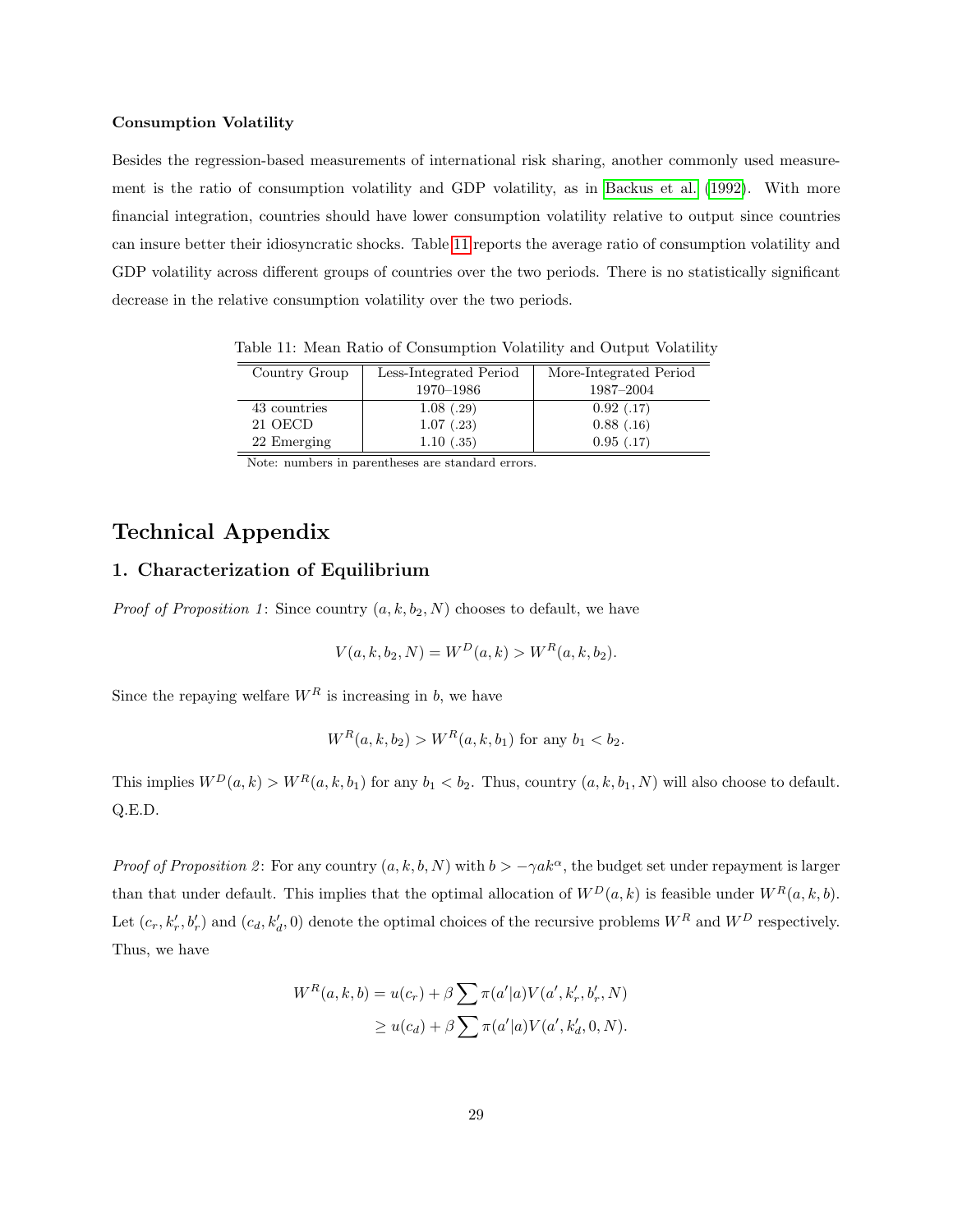Furthermore, we know that the repaying welfare is higher than the defaulting welfare when  $b \geq 0$ , and in particular,  $V(a, k, 0, N) \ge V(a, k, 0, P)$ . Therefore, we have

$$
W^{R}(a, k, b) \ge u(c_d) + \beta \sum \pi(a'|a) V(a', k'_d, 0, P) = W^{D}(a, k).
$$

Hence, any country with  $b>-\gamma a k^{\alpha}$  will not default. Q.E.D.

### 2. Estimation of the World Productivity Process

This appendix describes the EM algorithm, used to obtain the maximum likelihood estimates of parameters in the regime-switching process [\(12\)](#page-13-1). This is an extension of [Hamilton](#page-24-10) [\(1989\)](#page-24-10). The log-likelihood function is given by

$$
L(\Psi; \Theta) = \sum_{i=1}^{N} \log (f(\Psi^{i}; \Theta)),
$$

where  $\Psi^i = \{a_T^i, a_{T-1}^i, ..., a_1^i\}$  denotes country i's TFP series,  $\Theta = \{\{\mu_{\Re}, \rho_{\Re}, \sigma_{\Re}\}_{\Re=1,2}, \gamma, P\}$  the set of the parameters to be estimated, N the number of countries, T the total number of periods,  $\Re$  the regime and f the density function given by

$$
f(\Psi^i; \Theta) = \sum_{\Re^i} f(a_T^i | \Re_T^i, a_{T-1}^i; \Theta) \cdots f(a_2^i | \Re_2^i, a_1^i; \Theta) p(\Re_T^i | \Re_{T-1}^i) \cdots p(\Re_2^i | \Re_1^i) p(\Re_1^i).
$$

Due to the nonlinearity of the maximum likelihood function, we cannot solve the parameters analytically. Instead, we use the EM algorithm to solve the maximum likelihood estimates iteratively. We start with an initial guess of the parameters  $\Theta_{n-1}$ . We then update the conditional probabilities of regimes in each period for each country using Bayes' rule. Given the conditional probabilities, we next compute  $\Theta_n$  with maximum likelihood. We iterate these procedures until  $\{\Theta_n\}$  converges.

Following [Hamilton](#page-24-13) [\(1996\)](#page-24-13), we compute the standard errors of the estimated parameters as follows:

$$
\phi_{OP} = \frac{1}{T \times N} \sum_{i=1}^{N} \sum_{t=1}^{T} \left[ h_t^{i}(\hat{\Theta}) h_t^{i}(\hat{\Theta})' \right],
$$

where  $h_t^i$  denotes the score given by

$$
h_t^i(\Theta) \equiv \frac{\partial \log f(a_t^i | \Psi_i; \Theta)}{\partial \Theta}.
$$

### 3. Solution Algorithm

To compute the model, we start with a guess of the world interest rate  $R$  and a guess of the bond price schedule  $q(a, k', b')$  as the reciprocal of R. We then solve each country's value functions and decision rules using value function iterations. Given the optimal default decision under the normal phase, we update the bond price schedule as  $q^{n+1}(a, k', b') = (1 - p^n(a, k', b')) / R$ , where  $p^n(a, k', b')$  is the default probability